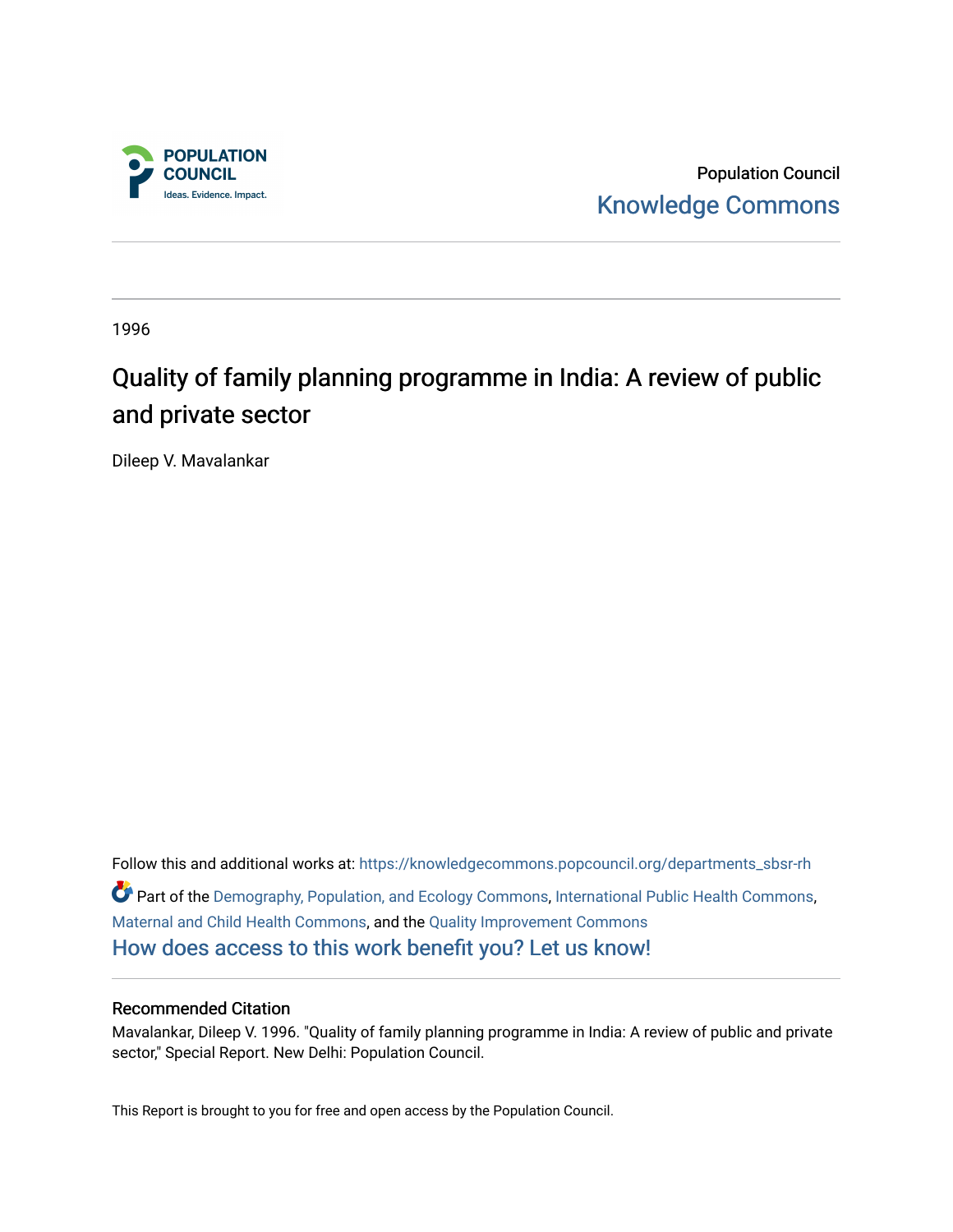# **QUALITY OF FAMILY PLANNING PROGRAMME IN INDIA: A REVIEW OF PUBLIC AND PRIVATE SECTOR**

**Dileep V. Mavalankar**

Paper prepared for a volume on **"Population Dynamics of India - Current Status and Future Directions".** Edited by M.E. Khan and John W. Townsend, to be published soon.

> **The Population Council, India 1996**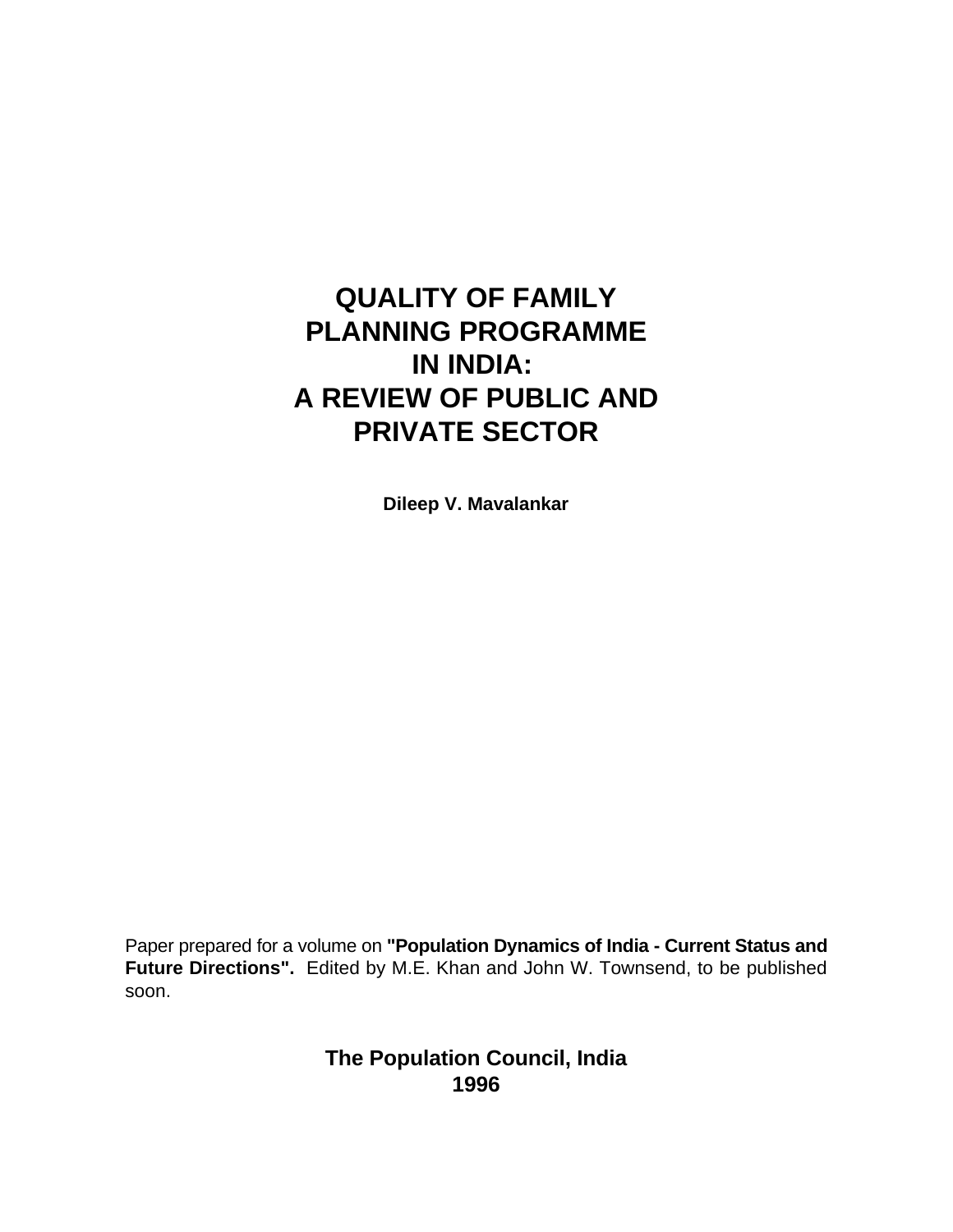## **Quality of Family Planning Programme in India:**

## **A review of Public and Private sector**

By: Dr. Dileep V. Mavalankar, Asst. Prof. Public Systems Group, Indian Institute of Management, Ahmedabad

JAN. 1996

This paper was commissioned by the Population Council, New Delhi.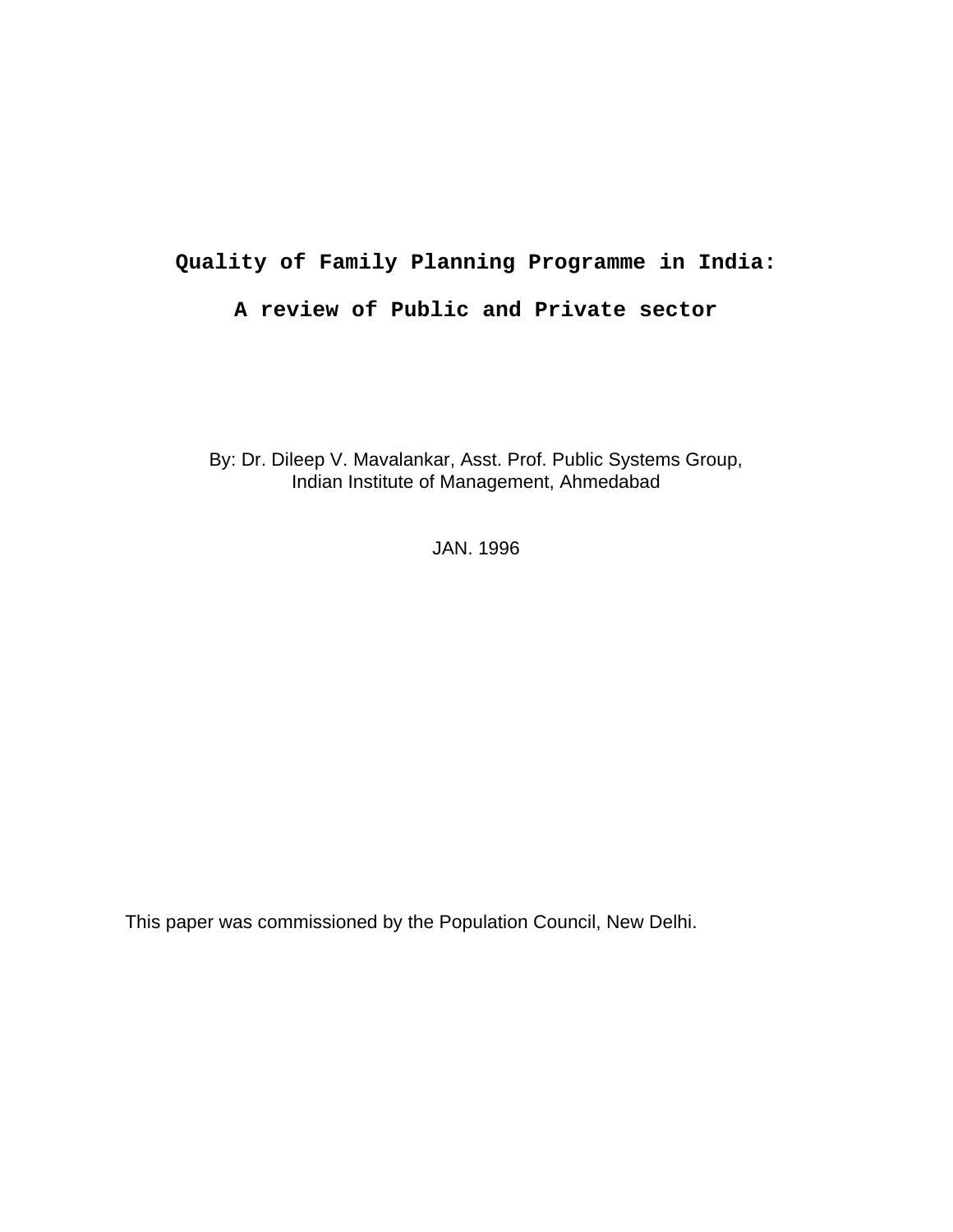#### **Abstract**

Increasing attention has been paid to quality of care in family planning during the last few years. Seminal work by Judith Bruce provided framework for quality of care in family planning. Internationally there has been several initiatives to strengthen the quality of care in family planning programme in developing world. This paper tries to review quality of family planning programme in India in the public and private sectors. The paper follows Judith Burce's framework to examine quality of care under each of the six elements namely Choice of Methods; Information Given to Clients; Technical Competence; Interpersonal Relations; Continuity of Care and Follow Up; and Appropriate Constellation of Services. Overall the review finds that not much attention has been paid to quality of care and hence the level of quality is quite low. The evidence and observations indicate that quality of care may be slightly better in the non-governmental sector. This could be due to various reasons including its small size and better supervision. The review also points the fact that in many areas adequate information is not available to assess the quality of care, especially in private sector. Overall substantial efforts are needed to improve the quality of care in family planning in India.

The paper also discusses reasons for why the quality of care is poor? and suggestions are offered for improving each dimension of quality of care using the Burce's framework. Finally, managerial implications of quality improvement are discussed. As Government of India is actively considering to revise family planning programme strategy and adopting reproductive health approach, it may be an opportune time to improve quality of care in the family welfare programme.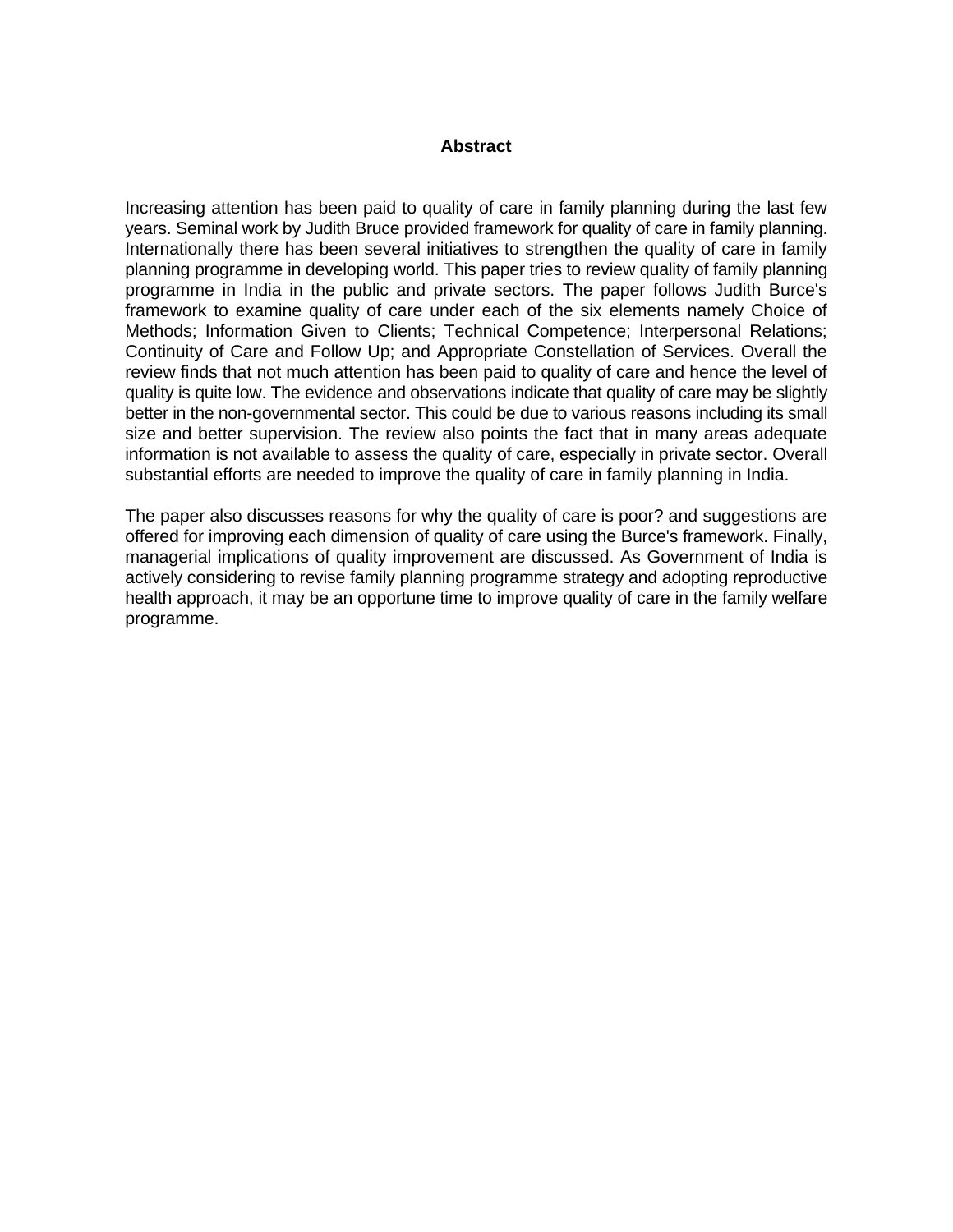# **List of Abbreviations**

| <b>ACS</b><br><b>ANC</b> | Appropriate constellation of services<br>Antenatal care |
|--------------------------|---------------------------------------------------------|
|                          | AVSC Association for Voluntary Surgical Contraception   |
| ВP                       | <b>Blood pressure</b>                                   |
| <b>CORT</b>              | Centre of operations research and training              |
| <b>ESIS</b>              | Employees state insurance scheme                        |
| FP                       | Family planning                                         |
| <b>FPAI</b>              | Family palnning association of India                    |
| <b>GSCPT</b>             | <b>Gujarat State Crime Prevention Trust</b>             |
| <b>HRRC</b>              | Human reproduction research centre                      |
| <b>ICMR</b>              | Indian council of medical research                      |
| <b>ICOMP</b>             | International council on management of population       |
| ШM                       | Indian institute of management                          |
| <b>IIPS</b>              | Indian institute of population studies                  |
| <b>IUD</b>               | Intrauterine divice                                     |
| <b>MCH</b>               | Maternal and child health                               |
| <b>MTP</b>               | Medical termination of pregnancy                        |
| <b>NFHS</b>              | <b>National Family Health Survey</b>                    |
| <b>NGO</b>               | Non-governmental oraganization                          |
| OС                       | Oral contraceptives                                     |
| <b>ORG</b>               | Operations research group                               |
| <b>PHC</b>               | Primary Health care / centre                            |
| <b>SAIL</b>              | Steel authority of India                                |
| <b>SC</b>                | Subcentre                                               |
| <b>TBA</b>               | <b>Traditional birth attendent</b>                      |
| <b>UNFPA</b>             | United Nations Fund for Population Activities           |
|                          |                                                         |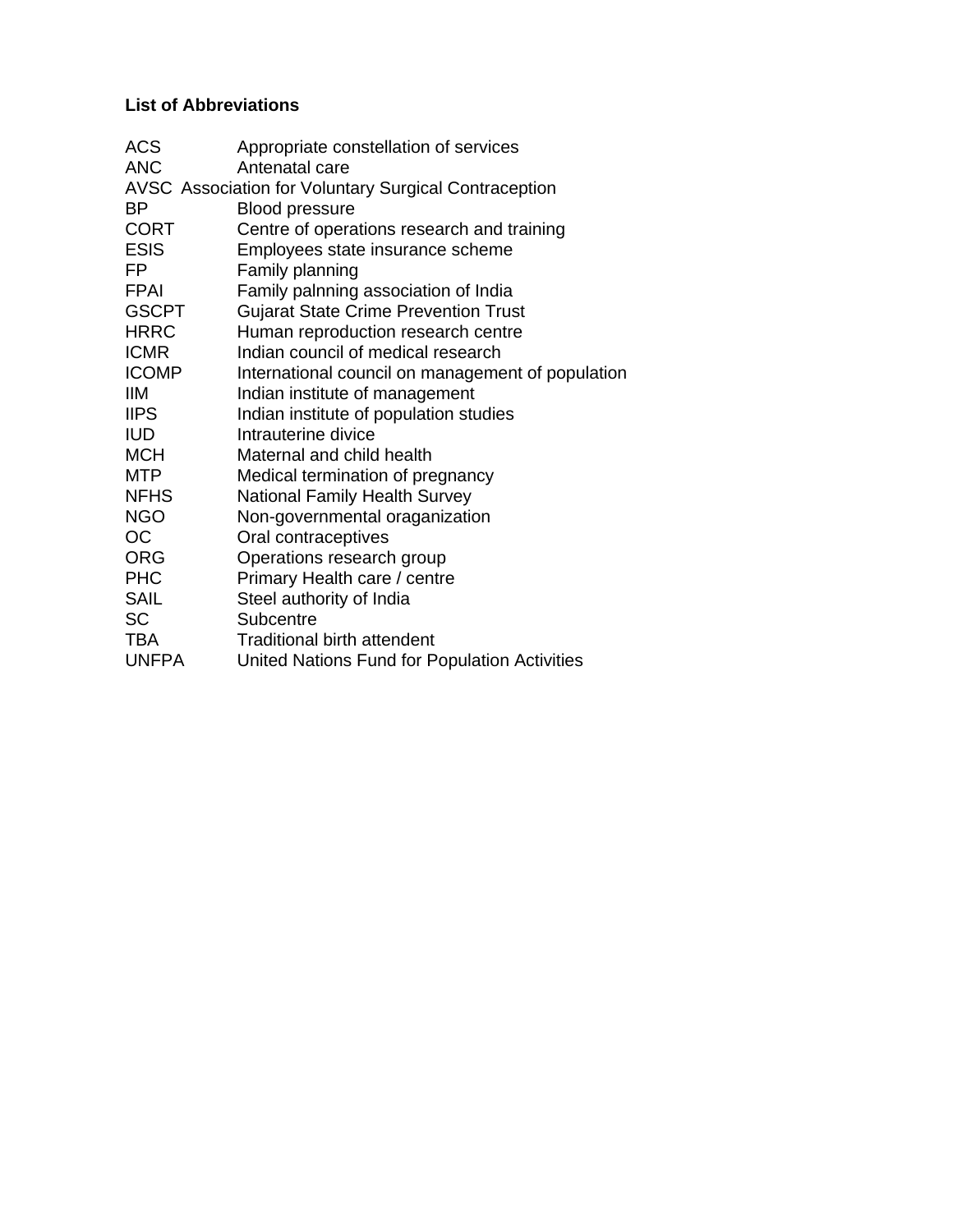# **Quality of Family Planning Programme in India:**

# **A review of Public and Private sector**

Dileep V. Mavalankar\*

Lately more and more attention has been paid to quality of family planning (FP) programmes internationally, even though good family planning programmes always had implicit focus on good quality of care. Framework for quality of care provided by Judith Bruce<sup>1</sup> and work by Anrudh Jain<sup>2</sup> has helped to explicitly focus attention of international family planning organizations on the issue of quality which had been neglected for quite some time in population programmes. Within last few years several international agencies and research organizations have started working on measuring and improving quality of care in FP programmes <sup>3,4,5</sup>. India has the oldest FP programme and yet very few reviews have been made of its quality. This paper reviews the quality of care offered by the government FP programme and the private sector in India. Reasons for the inadequate quality are discussed and efforts needed to improve quality are outlined at the end of the paper.

i

3Karen Hardee, Brian J. Gould. A process for quality improvement in family planning services. International Family Planning perspectives 1993, 19(4):147-152.

4i) Pamela Lynam, Leslie McNeil Rabinovitz, and Mofoluke Shobowale., The Use of Self-Assessment in Improving the Quality of Family Planning Clinic Operations: The Experience with COPE in Africa, AVSC Working Paper No.2. December 1992.

5Innovative Approaches to Population Programme Management Innovations: Quality of Care, Vol.1, 1994, ICOMP, Malaysia.

<sup>1</sup>Judith Bruce. Fundamental elements of the quality of care: A simple framework. Studies in Family Planning, 1990, 21(2):61-91.

<sup>2</sup> Anrudh Jain Ed. Managing quality of care in population programmes. Kumarian press 1992.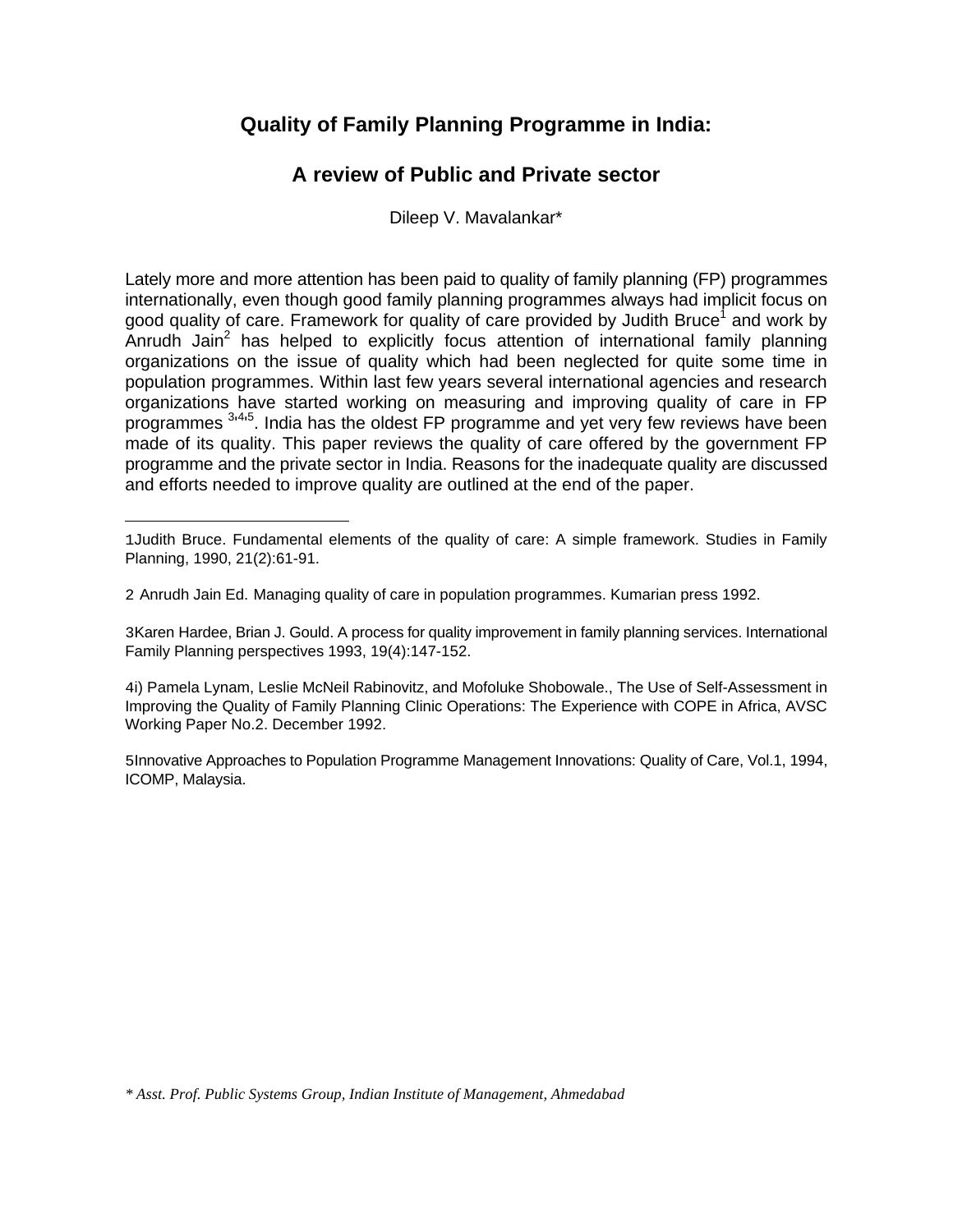India claims the credit of having started the first government sponsored FP programme which started in 1952 and privately supported FP work dates back to 1923<sup>6</sup>. India with its huge population of about 900 million and tremendous cultural diversity is served by a mixed health and family planning systems. It has large and growing government sector as well as private health and FP services. Table 1 shows the typology of providers of FP services in India. It is clear that the system of FP services is mixed and complex with plethora of agencies and organizations playing a part in provision of PF services.

#### **Table 1**

#### **Agencies providing FP services in India**

| <b>Government Agencies</b>                                                                                                              | <b>Non-Governmental Organizations</b>                                                                                                                            |  |  |  |  |
|-----------------------------------------------------------------------------------------------------------------------------------------|------------------------------------------------------------------------------------------------------------------------------------------------------------------|--|--|--|--|
| Central Government' health<br>department<br><b>Central Government Health Services</b><br><b>State Government's Health</b><br>Department | Non Profit NGOs - Family Planning Association<br>of India, Indian Medical Association, Women's<br>Organizations, Pariwar Sewa Sansthan (Marie<br>Stopes clinics) |  |  |  |  |
| <b>District Health Office</b>                                                                                                           | <b>Private Hospitals</b>                                                                                                                                         |  |  |  |  |
| City (Municipal) Health Department                                                                                                      |                                                                                                                                                                  |  |  |  |  |
|                                                                                                                                         | Industry and Corporate Sector - Tata Steel,<br>Godrej, L&T                                                                                                       |  |  |  |  |
| Semi-government                                                                                                                         | <b>Solo Private Practitioners</b>                                                                                                                                |  |  |  |  |
| <b>Organized Sector</b><br>ESIS, Railways, Defence<br>Government Enterprises, SAIL etc.<br>Social Marketing Programme                   | Private Practitioners - western system and<br>indigenous systems, Specialists and GPs.                                                                           |  |  |  |  |

The contribution of each of the above agencies in family planning effort is difficult to assess. Government estimates that NGOs provide about 9% of total FP Services. The corporate sector covers about 11% of the workforce in the country and some of which have their own FP programme. There was no good estimate of FP services provided by private practitioners but their role seems small. Recent data from NFHS give in the table 2 shows that government is the major provider of sterilization which is the main method used in India. While private sector is important in provision of spacing methods. Over all it seems that government FP

i

<sup>6</sup>JP Gupta, NK Sinha, A. Bardhan. Evolution of family welfare programme in India. Vol. 1. National Institute of Health and Family Welfare, New Delhi. 1992. P. 13-20.

*<sup>\*</sup> Asst. Prof. Public Systems Group, Indian Institute of Management, Ahmedabad*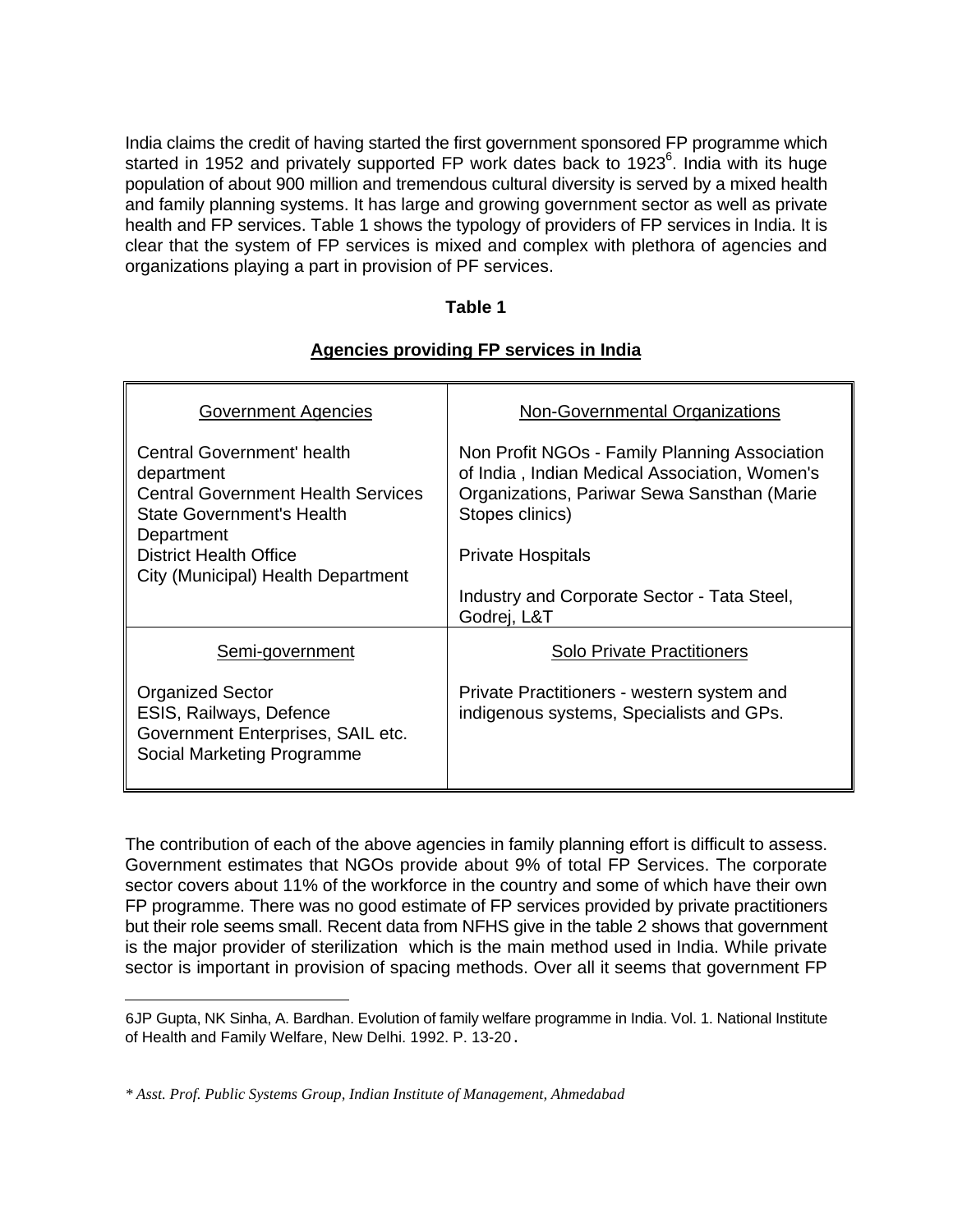programme is the major contributor to FP services in the country. There are many studies and surveys of the government FP programme while research on NGO run FP programmes is substantially less and not easily accessible. Due to both these reasons most of this paper is devoted to analysis of the government run FP programme with comparison with private sector whenever data was available.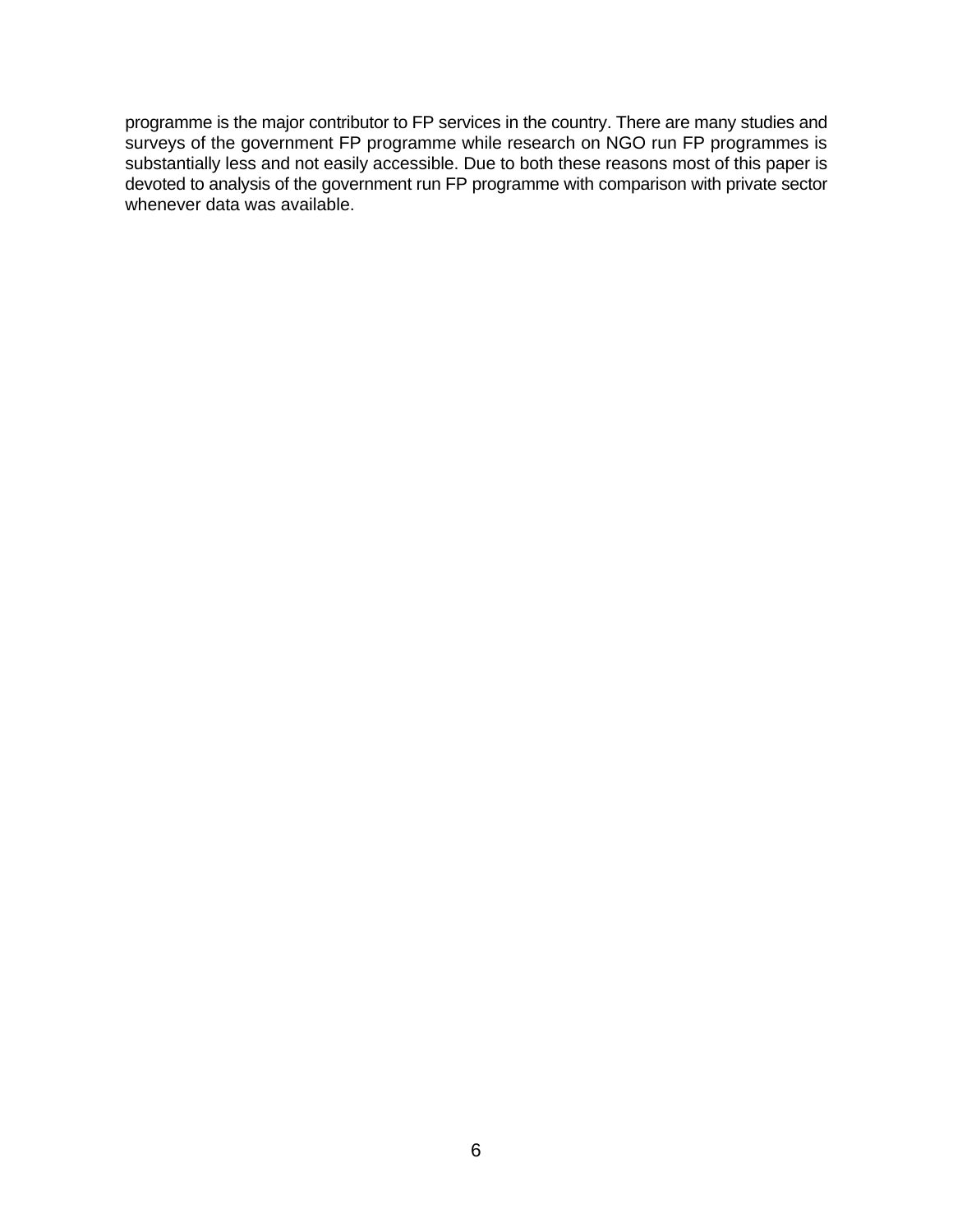#### **Table 2:**

| Source of Supply                                               | Pill | <b>IUD</b> | Condom | Female<br>Sterilizatio<br>n | Male<br>Sterilizatio<br>n | All Modern<br><b>Methods</b> |  |
|----------------------------------------------------------------|------|------------|--------|-----------------------------|---------------------------|------------------------------|--|
| <b>Public Sector</b>                                           | 31.0 | 62.6       | 15.2   | 86.1                        | 93.4                      | 79.0                         |  |
| <b>Private Medical</b><br>Sector                               | 41.5 | 35.8       | 20.3   | 13.3                        | 4.3                       | 15.0                         |  |
| <b>Other Sources</b><br>(includes shops,<br>relatives sources) | 27.4 | 1.6        | 64.5*  | 0.6                         | 2.3                       | 6.0                          |  |

#### **Source of Contraceptive Methods Used: NFHS Data, All India 1992-93**

\* Includes 39 % who reported shop as source and 21 % who reported husband as the source of condoms.

The table shows that the public sector, including government/municipal hospitals, Primary Health Centres and other government health facilities, supply methods to 79 per cent of all modern method users. The private medical sector, including private hospitals or clinics, private doctors and pharmacies/drugstores, supply 15 percent of users. Another 5 per cent of users obtain their methods from other sources, such as shops, friends and relatives.

Literature on actual assessment of quality of care in India is very limited as it is so internationally. This paper on quality of care in FP is based on review of published and unpublished literature on FP projects in India, observations and research in the field primarily in Gujarat, some in Orissa and Tamil Nadu and discussions with professionals in the FP field in India. Hence many of the observations could be non-representative of the whole country. In fact quality of care varies a great deal and is very locale specific. But general observations and problems seem surprisingly common across states, areas and programmes. This may be because FP is a national programme.

I have used the framework proposed by Judith Bruce for organizing this review of quality of care. Each of the six elements of quality of care are examined in government and nongovernmental programmes to see what is the current status of quality. Then I discuss possible reasons for poor quality of care in India and finally some suggestions for improvement are presented. The framework on quality of care has six elements on which quality is measured. They are choice of methods, information given to clients, technical competence of providers, interpersonal relations between clients and providers, follow up and continuity mechanisms, and appropriate constellation of services. I take these one by one and examine the evidence to assess quality on each dimension within the government and non-governmental sectors.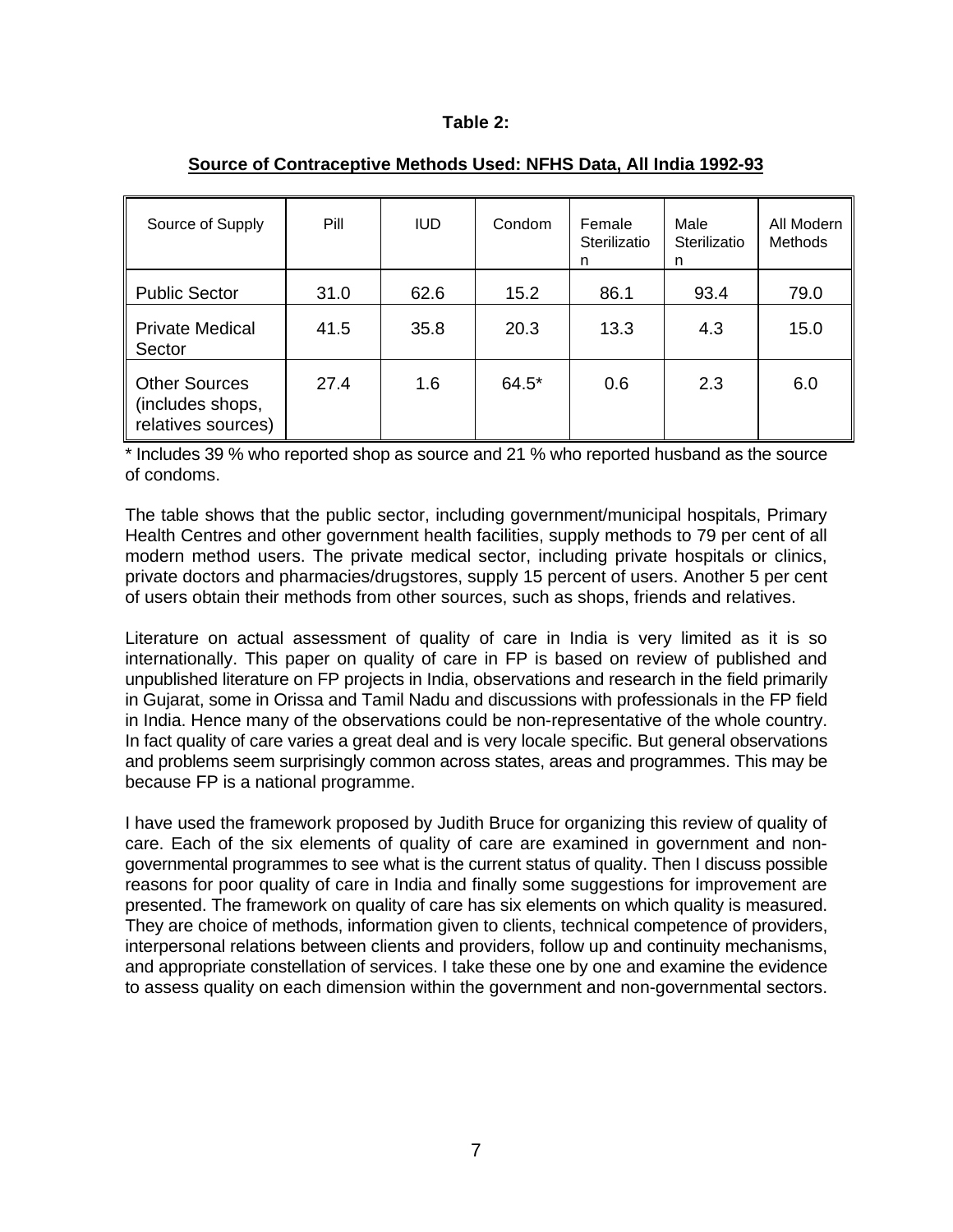## 1. **Choice of Methods**:

Choice of methods is important aspect of quality of care because "one size does not fit all". People have different needs in different phases of their life cycle and people's preferences vary based on several socio-cultural factors. The government FP programme is supposed to be providing "cafeteria approach" with multiple choices of contraceptives. Most official documents claim that the government programme offers wide choice of methods. But in practice the choice is constrained by various factors. Firstly the method specific target oriented approach enforced from the central government means that each peripheral worker must recruit a specified number of clients for each of the methods irrespective of the area, the culture or people's preferences. Thus the method specific targets act counter to free choice. The worker tends to consciously or subconsciously guide the clients to use the method for which worker's target achievement is deficient. The pressure to achieve targets by March end is reflected in acceptance figures which rise from April to March in an annual cycle. Usually the performance for last quarter (January to March) of the financial year is double as compared to the first quarter (April to June)<sup>7</sup>.

<sup>7</sup>Family Planning: Wages of "Target Orientation". Economic and Political Weekly, July 1988. P.1449-50. Even recent data from Maharashtra shows that number of sterilizations in the last quarter are more than double the number in first quarter of the financial year. Data from Gujarat also shows same trend.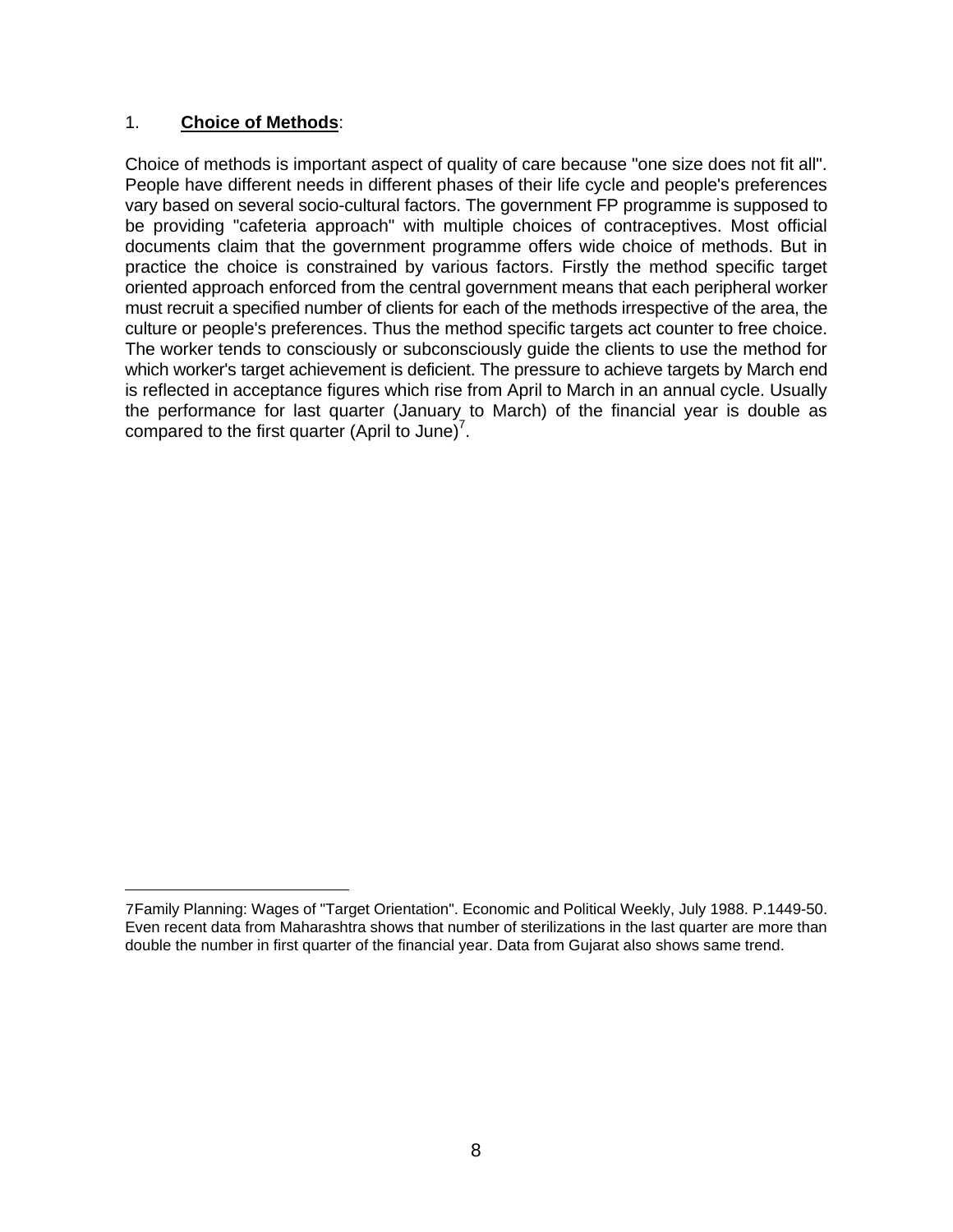Second factor which constrains the choice is singular focus of the programme managers on sterilization. Before mid eighties the FP programme was mainly sterilization oriented with only very small contribution from spacing methods. Since that time the spacing method targets have been substantially increased and the target achievement for spacing methods has also gone up. But in the field one still finds much more importance attached to sterilization in monitoring and evaluations for performance of the health department staff. Sterilization achievement also counts in the evaluation of general administrators (IAS officers) in charge of the district administration. Most officers in administration recognize the ease with which spacing method data can be manipulated, hence they give more importance to sterilization performance for evaluation. The punitive pressure to achieve sterilization targets force workers to direct their attention solely to getting sterilization cases. Both the above factors are well recognized shortcoming of the Indian government FP programme<sup>8</sup>. The choice also gets limited because health workers and doctors do not explain all the methods to the clients. A study in 64 villages of Samastipur district of Bihar state showed that in only 35% of interaction with the workers for FP did the workers inform the client about all the available methods of contraception. Our observation in rural and urban areas of Gujarat also confirms this impression. This means that even if 3-4 methods are potentially available at the health centre the choice is made by the provider rather than the client. Providers often have preconceived notion that illiterate and poor clients will not understand the information and can not make the choice. Hence they make the choice for the clients or offer them no choice. The social distance between the providers and clients may also be minimizing the communication between them. But it is not true for rural areas as workers are from the same village.

The third factor that limits choice is the lack of access and availability of the methods at various centres. Even though all PHC and sub-centres are supposed to provide all spacing methods several studies have shown that the required supplies, equipment and skills are lacking at many places. For example a large study done in 19 states and union territories by ICMR in 1987-89 showed that in most of the PHCs IUDs, OCs and condoms were available but of the 598 sub-centres studied more than half did not have IUDs and more than a quarter did not have OCs and condoms<sup>9</sup>. The same study observed that in only 23% of the 398 PHCs observed the operation theatre was properly equipped and maintained. Concurrent evaluation of the FP programme showed that IUDs were available in 79% of the PHCs while OCs and Condoms were available only in 58% and 68% of the 347 PHCs studied respectively<sup>10</sup>. Many SC do not have even basic equipments such as BP instrument which is crucial for follow up of OC users. The problems of irregular supply keeps plaguing the FP programme and limits the access and choice of contraception.

Fourth factor that limits the choice in government programme is the fact that government has been allowing only one type of condoms, one type of pills and one type of IUD. The government condoms were non-lubricated hence would not be preferred by more

<sup>8</sup>Shanti Conly, Sharon Camp. India's family planning challenge: From Rhetoric to Action. Country Study Series no. 2. The population crisis committee, 1992. Washington DC.

<sup>9</sup> Evaluation of quality of family welfare services at primary health centre level. An ICMR task force study. Indian Council of Medical Research, 1991. New Delhi. P. 15.

<sup>10</sup> As cited in: M.E.Khan, Bella Patel. Review of family planning in Uttar Pradesh: A Synthesis. Operations Research Working paper no. 3, Population Council, India 1993. P.40 Table 3.7.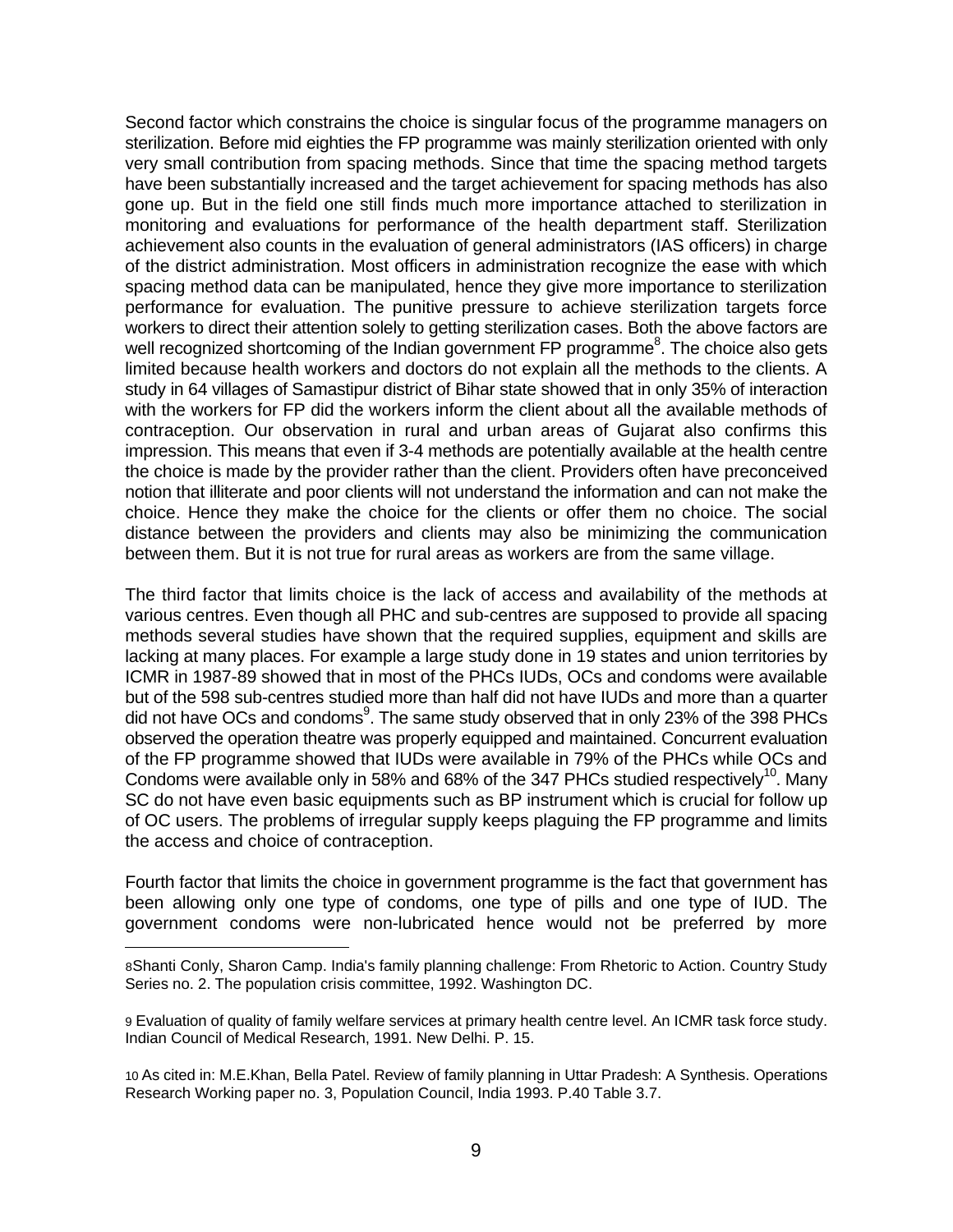discriminating clients. The OC pill in government programme are low dose Oestrogen and Progesterone combination which are unsuitable for lactating women. Progesterone only pill has not been introduced in the programme. In a country where most women breast feed for prolonged periods this limits the choice substantially. Lactation Amenorrhoea Method and other natural family planning methods are also not incorporated in the national FP programme even though more than 10 % of contraceptive use is due to traditional methods. Their knowledge about these methods is often incorrect and incomplete as shown by our studies.

Fifth factor that has limited the choice of methods in India is the fact that some highly vocal urban feminist groups have consistently opposed the introduction of new hormonal methods like injectable and implants. Prolonged court battles have kept these methods out of India for several years. The questions of safety of the new methods become more acute in the context of poor quality of care which the programme offers.

The social marketing programme for condoms started in 1969 with collaboration of government and private retail marketing companies. It has helped to expand the access and choice available to the clients in urban and rural area. But still the access to condoms is limited in rural areas especially in smaller villages. Data show that even now only 24 % of villages have at least one retail outlet which sells condoms. In smaller villages with population less than 1000 this proportion is only  $15\%^{11}$ . With discontinuation of village health workers scheme this potential source of condoms at village level has disappeared.

## **The NGO Sector**

i

Non-governmental sector is varied in ownership, funding and management. The overall choice of contraceptives they can offer is similar to government set up and depends on several factors. But generally the NGO sector is under less pressure of method specific targets and is less obsessed with monitoring sterilization targets hence they may be offering better choice to clients. Due to flexibility offered by NGO management they can ensure more regular supply of contraceptives to their clients even if they are getting their supplies from government as they can buy supplies from local market if government supplies are exhausted. For example, GSCPT, an urban NGO from Ahmedabad bought supplies from local market when government supplies were inadequate, while in government PHCs the programme may have suffered<sup>12</sup>. Not many NGOs have done any special efforts to widen the choice of contraceptives. FPAI programme in Varanasi and Janmangal project in Rajasthan have been offering community based delivery of various methods which increases the availability and choice of methods.

<sup>11</sup>Narsiman R and Khan ME. Social marketing of condoms in India. A trend analysis for the period of 1981- 91. Paper presented at the national workshop on 'Alternative strategies for promoting spacing methods' April 1992, New Delhi. As cited in Khan ME, Patel Bella. OR working paper 3, 1993. Population council, India.

<sup>12</sup> Gujarat State Crime Prevention Trust. Case study of FP IEC and services delivery project prepared by IIM Ahmedabad, 1993.

Tata Steel. Report of the Family welfare activities, Jamshedpur.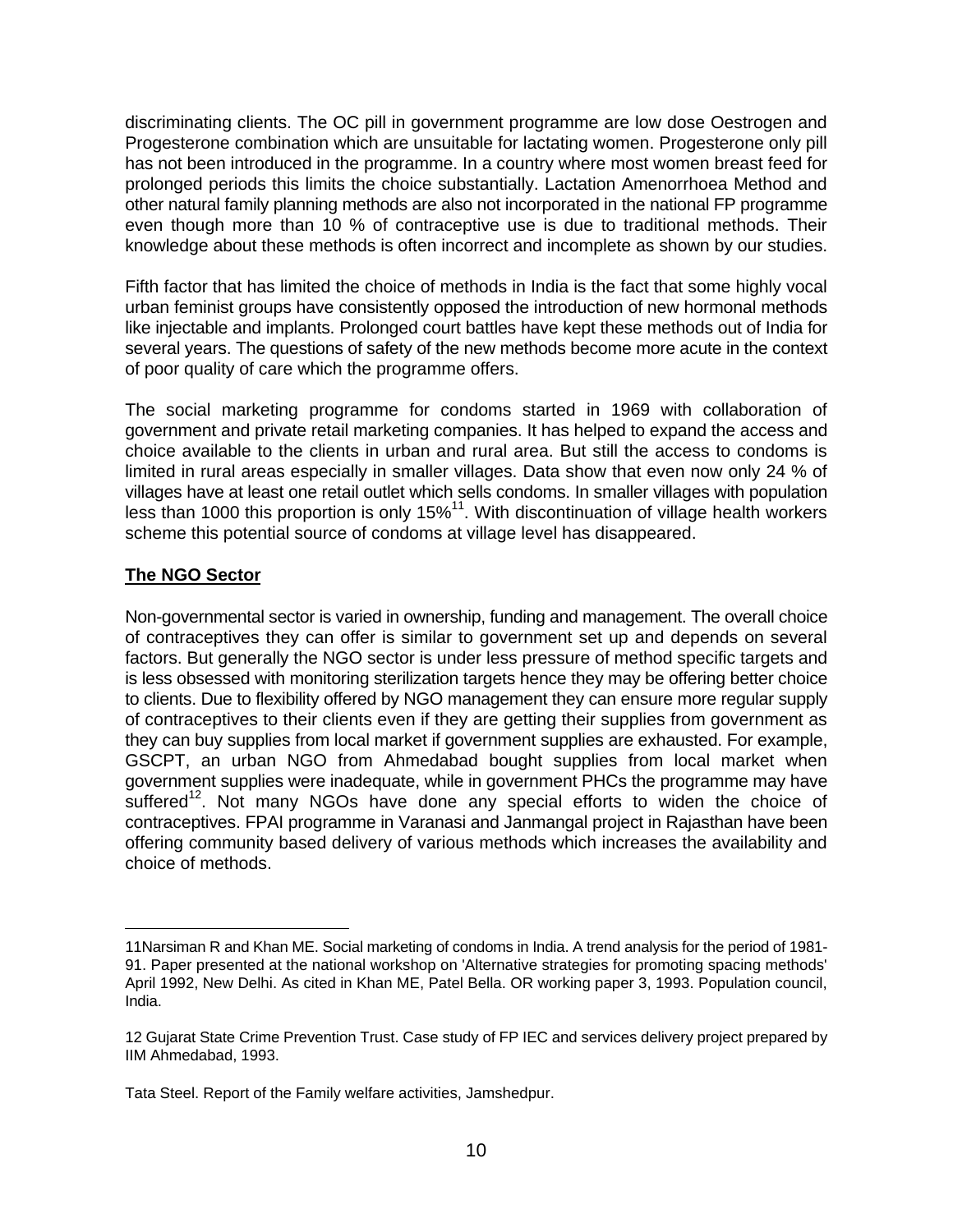According to the recent strategy to introduce injectable and implants through open market may mean that private practitioners can offer more choice to their clients who can afford to buy these contraceptives from the market and can afford private doctors' fees.

Overall all the contraceptive prevalence data in India shows that 85% of the couple protection is because of sterilization alone, with very little use of temporary methods. This may be a reflection of limited effective choice available to Indian couples. On this dimension of choice of quality of FP efforts need improvement.

## 2. **Information given to clients**:

To make choice of the clients effective and informed complete and correct information is critical. Information also helps in improving acceptance of methods and their continued use. Information has several levels viz. information about possibilities of controlling fertility, information on existence of various methods, information on advantages and disadvantages including side-effects and complications of the methods, information on how to use the method, information on where to get the method, the cost etc. information on what to do if the method is not suitable or causes problems.

Government FP programme's record on giving information must be seen to be believed. Unfortunately there are no good studies of the interaction of the health workers and the clients in India. But surveys and small scale qualitative studies throw some light on the information giving aspect of the programme. The government has been able to inform almost all couples in India about existence of sterilization. The third national survey on FP done by ORG in 1988 shows that about 89% and 95% of couples knew of vasectomy and tubectomy respectively. But substantial proportion of couples did not know about the existence of various temporary methods. This survey showed that only 55% knew of IUD, 60 % knew of pills and 66% knew of condom. "Some what correct" knowledge of the method was much lower. Only half the couples had some what correct knowledge of tubectomy and condoms, while only about one third knew about IUD, OC and vasectomy somewhat correctly<sup>13</sup>. The recent NFH Survey showed that knowledge of spacing methods are still incomplete. This is in spite of a contraceptive prevalence of 40% by modern methods and in a programme which started in 1952. Table three summarises the data from the ORG and NFHS.

Data on what information each client actually receives is difficult to get. But small studies show that information provided to the clients is limited. Study from Samastipur district of Bihar showed that out of women who were given information about FP methods only one third received information about all methods. And only one third of the women were given reasonably complete information about the methods<sup>14</sup>. Our field observations from rural and i

<sup>13</sup> ORG 1990, Family Planning Practices in India: Third all India survey. Vol II, Ministry of Health and Family welfare. Operations Research Group, Baroda. P. 48-53.

<sup>14</sup> M E Khan, Rudranath Prasad, Bella Patel, Ram Bachan Ram. Quality of care in family welfare programme from user's perspective. Paper presented at seminar on 'Quality of care issues in health and family welfare' Organized by Gujarat Institute of Development Research, Ahmedabad, April 1994.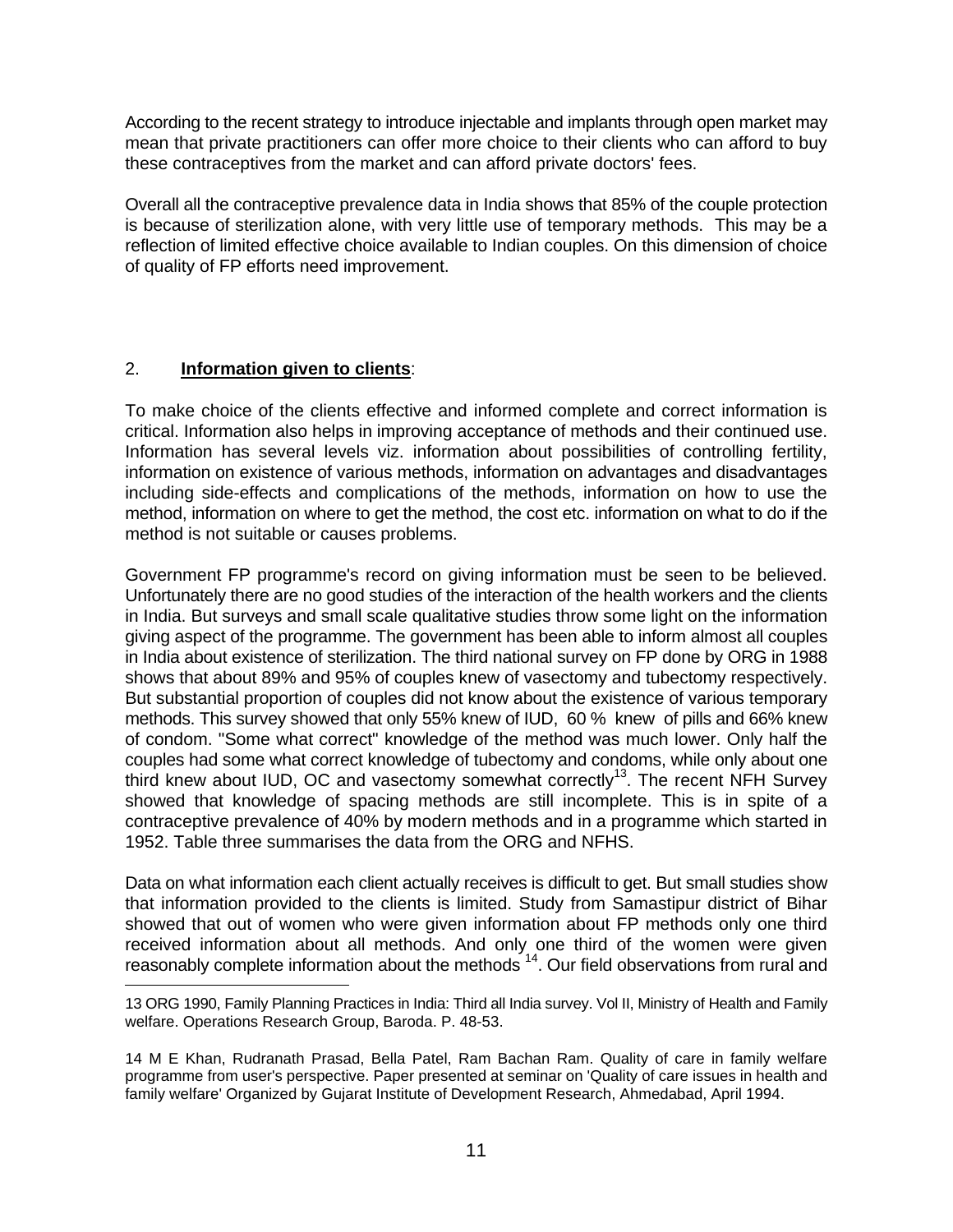urban areas of Gujarat show the same picture of scanty and incomplete information given to the clients. This leads to various misconceptions in the minds of the clients and the non-users that hamper the programme efforts. For example our study showed that 40% of the women in three PHCs surveyed in north Gujarat believed that laparoscopic sterilization causes "burns in the abdomen" which leads to several complications later on.

#### **Table 3**

| <b>Survey</b>                       | Any<br>Modern<br>Method | Any<br>Spacing<br>method | ັ<br>Female<br>Sterilizati<br><b>on</b> | Male<br><b>Steriliz</b><br>ation | <b>IUD</b> | Oral<br>pills | Condo<br>ms |
|-------------------------------------|-------------------------|--------------------------|-----------------------------------------|----------------------------------|------------|---------------|-------------|
| ORG Survey 1988                     |                         |                          |                                         |                                  |            |               |             |
| 1. Some Knowledge.                  |                         |                          | 95                                      | 89                               | 55         | 60            | 66          |
| 2. Some what correct<br>Knowledge.  |                         |                          | 50                                      | 33                               | 33         | 33            | 50          |
| <b>NFHS 1992-93</b>                 |                         |                          |                                         |                                  |            |               |             |
| 1. Knowing the method<br>with Probe | 96                      | 76                       | 95                                      | 85                               | 61         | 66            | 58          |
| 2. Know source of method            | 89                      | 64                       | 87                                      | 76                               | 51         | 54            | 48          |

#### **Percent of Couples Knowing FP Methods**

Several such misconceptions were reported by the women in that area about spacing methods as well<sup>15</sup>. Our observations in clinics run by city municipal authorities show that workers give very limited information to the clients - usually in 3-4 sentences about the method. Side effects and problems are never discussed, clients are not encouraged to ask questions. The workers assume that the clients know about the method. This absence of information communication is due to lack of information with the workers and even at times with doctors, and secondly due to shyness to discuss such private and sensitive matters. The situation seems to be so because in the basic training of the workers and doctors information giving or counselling is not included or emphasised. And this deficiency is not made up in any pre or in-service training programmes. The workers do not have appropriate audio-visual materials and models for proper communication with the clients. It is also equally true that what ever materials they have been provided are usually not used and keep lying in one corner of the clinic gathering dust. This is so because the supervisors almost never insist that the workers must properly provide information to the clients. Informally the system believes in getting the client ready for operation by hook or crook. And the incentives and targets for sterilization continue to perpetuate this system. Providing information requires time and patience. The government staff is many a times saddled with so much of record keeping and

 15 D V Mavalankar, JK Satia, B Sharma. Strengthening Primary Health Care Services: Insights from qualitative research in West India. Indian Institute of Management Working Paper no. 1078, January 1993.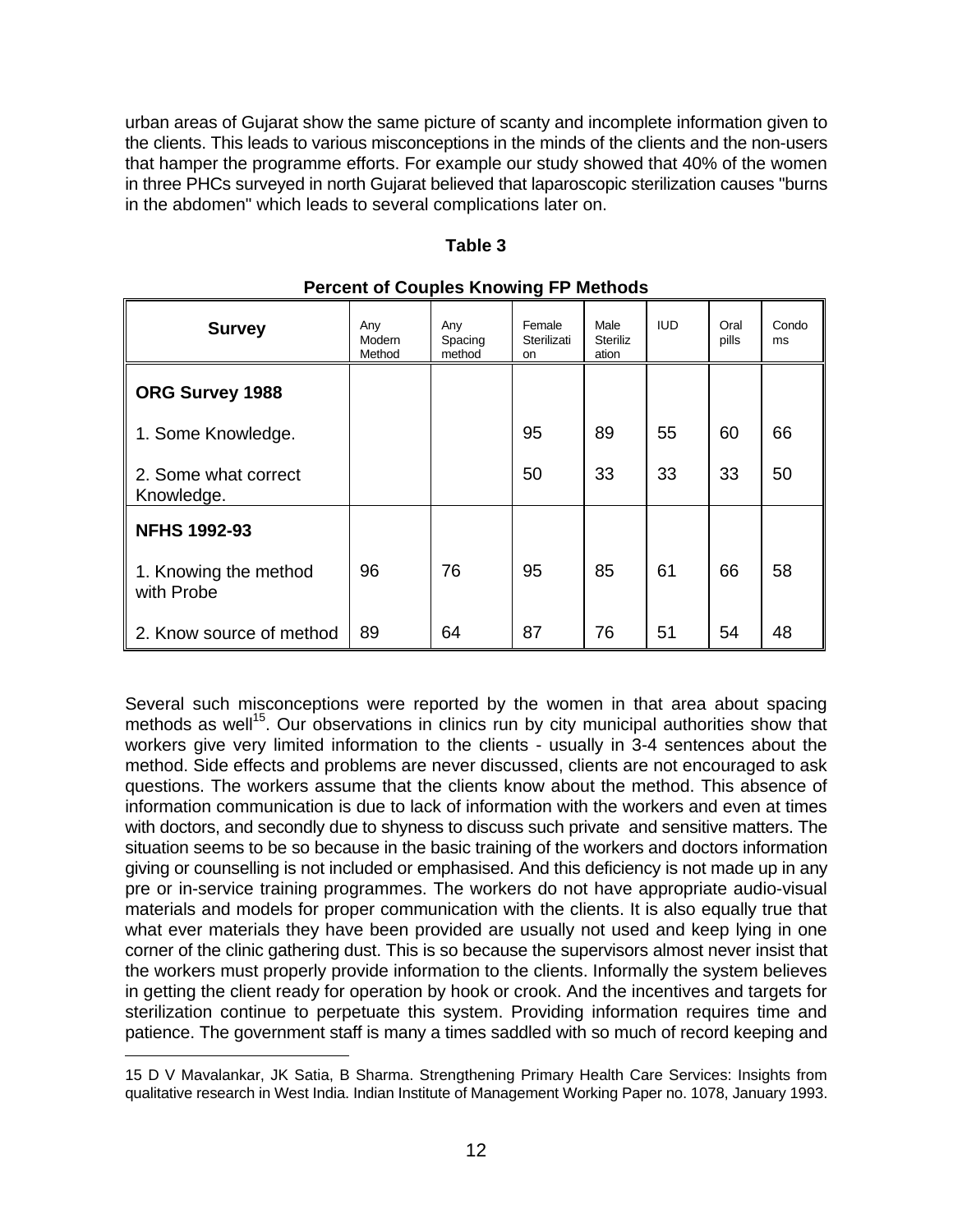sundry work that they may not have the time to talk with the clients. Lack of time is also because many doctors and other staff do not stay at the headquarters and commute from their homes which means that time at work is cut down substantially. The IEC activities are also too few and far between, messages are very general and vague at community level. Mass media efforts are substantial through TV and radio.

Thus over all information provision in government sector is weak and does not receive any priority.

## **The NGO Sector**

Within NGO sector provision of information varies. There are centres which may not be very different than government system with little information being given. While there are other NGOs that actively try to innovate methods to improve communication and provide more information to the clients. A group of NGOs in Gujarat and Maharashtra have collaboratively experimented with improving communications with the semiliterate and illiterate clients. They have developed simple booklets for health education incorporating principles of education and epidemiology, taking into account traditional beliefs of the people. They have also developed a low cost three dimensional model of uterus which can be effectively used to demonstrate IUD insertion and dispels client's fears such as the IUD will go up in the abdomen<sup>16</sup>. Gujarat Crime Prevention trust, an NGO, has developed several simple tools such as view master slides and magnetic slate to help convey correct information to the clients<sup>17</sup>. FPAI and other NGOs regularly use street plays, video shows and other interactive methods for conveying the family planning information.

NGOs also have more flexibility and some times do employ more committed and qualified staff. Better supervision may also encourage workers to provide more information. They have better training programmes and hence their workers may be more updated with information than the government workers. Of late NGOs are getting more opportunities to participate in workshops, training programmes and conferences from where they can learn innovative ways of improving their programmes. Plus they do periodic evaluations and prepare project reports etc., which help them to focus on information and communication related issues.

<sup>16</sup> Nirog Project, Dr. Daxa Patel and Ashok Bhargav personal communication.

<sup>17</sup> D.V. Mavalankar, Review of Managerial Aspects of FP IEC and Service Delivery Programme run by GSCPT and Supported by CEDPA, Washington, 1995.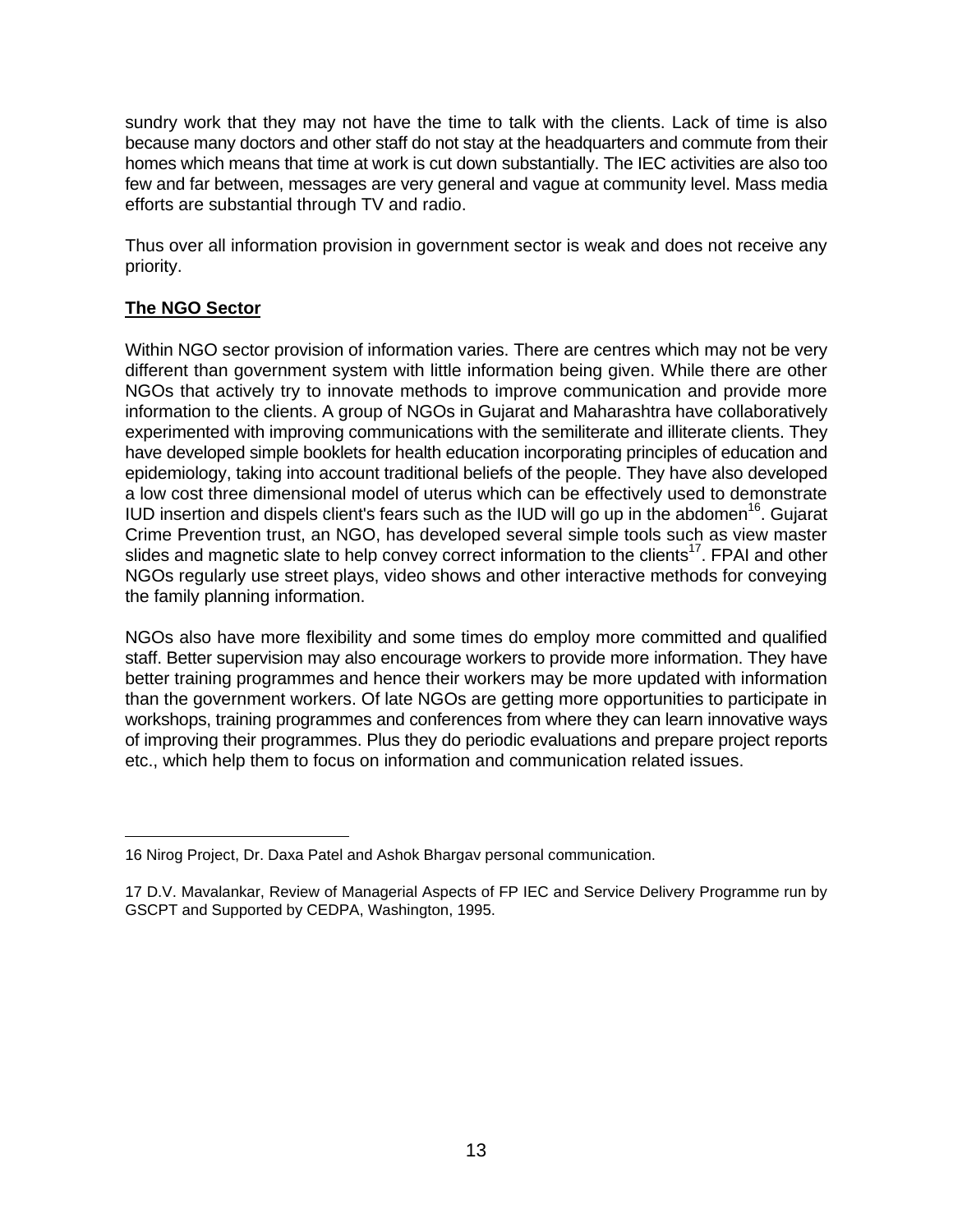How much information do private practitioners give to their clients is unknown. But usual impression is that they are busy and hence hardly get time to talk to the clients. Clients going to private practitioners, especially gynaecologists, may be more educated and better off and hence may have more information to start with. Generally private practitioners are better at answering questions from their clients than the government staff.

The overall picture in Indian programme, both in public and private sector, seems to be one of scanty information to the clients and to the public. Much more efforts need to be done in this direction.

## 3. **Technical competence**:

Technical competence is one of the key elements of quality. Consequences of poor technical competence can mean death to the client. As pointed out by Judith Bruce<sup>18</sup> it is hard to find studies on technical competence of staff. Most information is from anecdotes, internal reports or special small scale studies. Most family planning programmes have this implicit assumption that when it employees "qualified" staff it is assuring technical quality of the services. But this does not happen in reality due to two main reasons. One is that the qualification requirements may not include or emphasise the specific tasks that the person is suppose to be performing in the FP programme. For example MBBS doctors may not have done sterilization, MTP or even IUD insertion. Unless they are retrained he cannot be assumed to provide good technical quality of services. In fact, in many PHCs doctors do not provide clinical contraceptives as they do not have the required skills. Secondly, declining standards of training may mean that "qualified" person may not be necessarily capable.

i

<sup>18</sup> Judith Bruce: as cited before.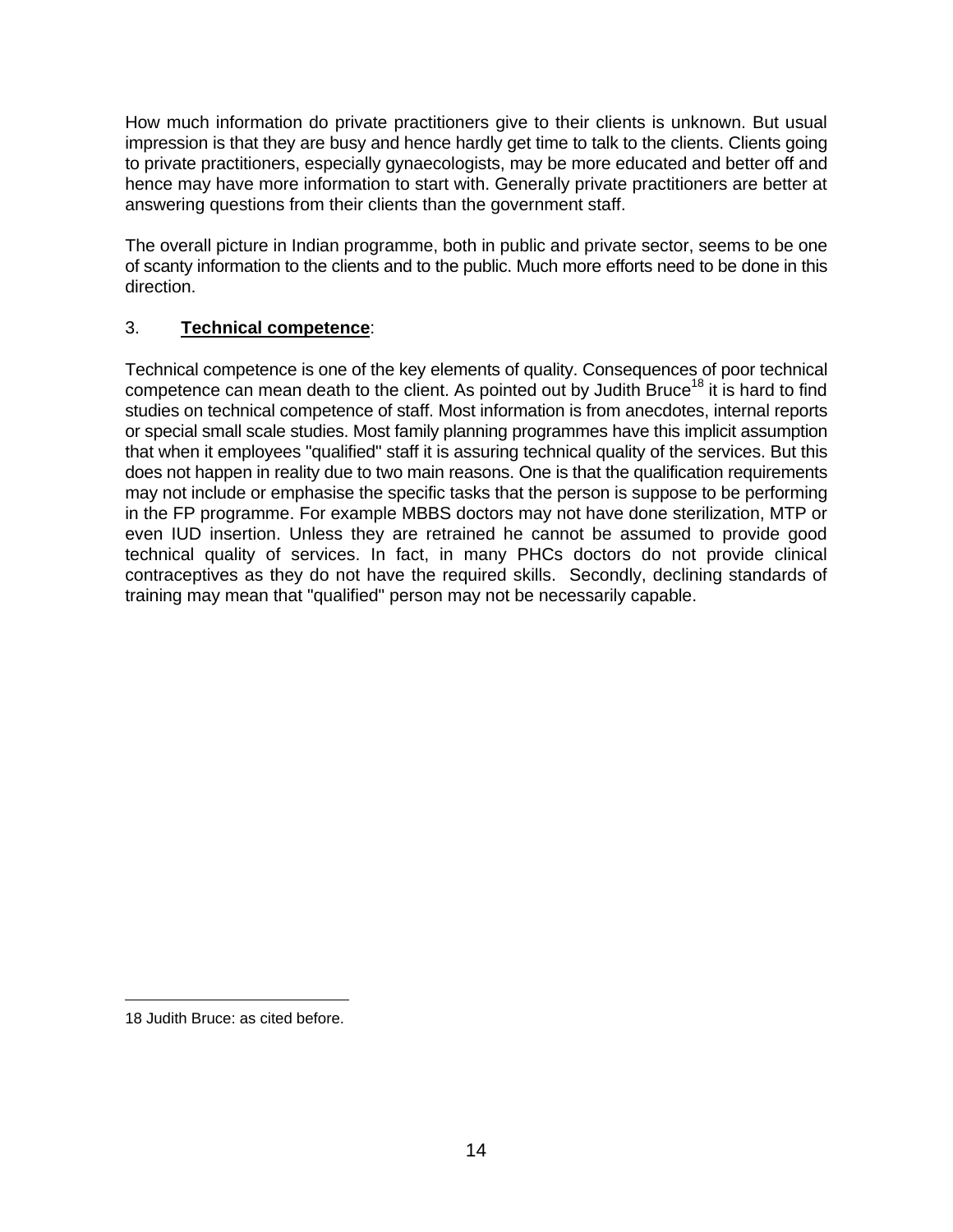On the other hand some aspects of the technical quality may be poor not because the staff lacks technical competence but because they lack the equipment, the time or simply they do not bother to follow the norms and management is not willing/able to do any thing about it. For example our observations during the laparoscopic sterilization camps in three PHCs in 1994 show that the levels of asepsis in operation theatres is very poor. Surgeons do not change gloves after each operation. The sterilization of instrument used in the operation including the trochar and cannula are very inadequate. The general infrastructure of the operation theatre is very much lacking. Emergency medications and oxygen are not readily available. And this is all in spite of the fact that the operations are preformed by qualified obstetrician and MBBS doctors and helped by qualified nurses<sup>19</sup>. Similar observations were made about the sterilization camps in mid and late eighties by Dr. Rohit Bhatt with vivid slides to support the arguments at a recent meeting<sup>20</sup>. Even worst conditions were reported in camps in a PHC in Bihar $^{21}$ . Unfortunately things at the camps have not improved much even if the number of operations done at the camp have come down from hundreds to dozens. Graphical images of such camps are presented by other observers $^{22}$ . Fortunately, Tamil Nadu has almost abolished the laparoscopic camp approach and hence quality of care there may be some what better.

The ICMR study on quality of the Family welfare programmes, which observed 273 camps in 19 states reported "preoperative screening for anaemia, hypertension and diabetes was not carried out on routine basis", "The operative procedure was never deferred or refused to a potential acceptor even when a physical condition warranted so", "in about 40% of subjects, the equipments and/or instruments used were either not sterilized at all or improperly

21 Dr. S. Parveen, Quality of Services in Indian Family Welfare Programme, A National Workshop sponsored by the Population Council, Ford Foundation & USAID, Bangalore, May 24-26, 1995.

22 Small Family Happy Family. Ch 11 in. Elizabeth Bumiller. May you be the mother of a hundred sons: A journey among the women of India. Penguin Books. P. 257-81.

<sup>19</sup> Dr. Dileep V. Mavalankar and Bharati Sharma. Quality of Care in Sterilization Camps in Gujarat, paper presented at the Quality of Care Workshop, organized by the Population Council at Bangalore, May 24-26, 1995.

<sup>20</sup> Bhatt Rohit. Presentation made of quality of sterilization camps. At seminar on "Quality of care in health and family welfare" Gujarat Institute of Development Research, April 1994 Ahmedabad.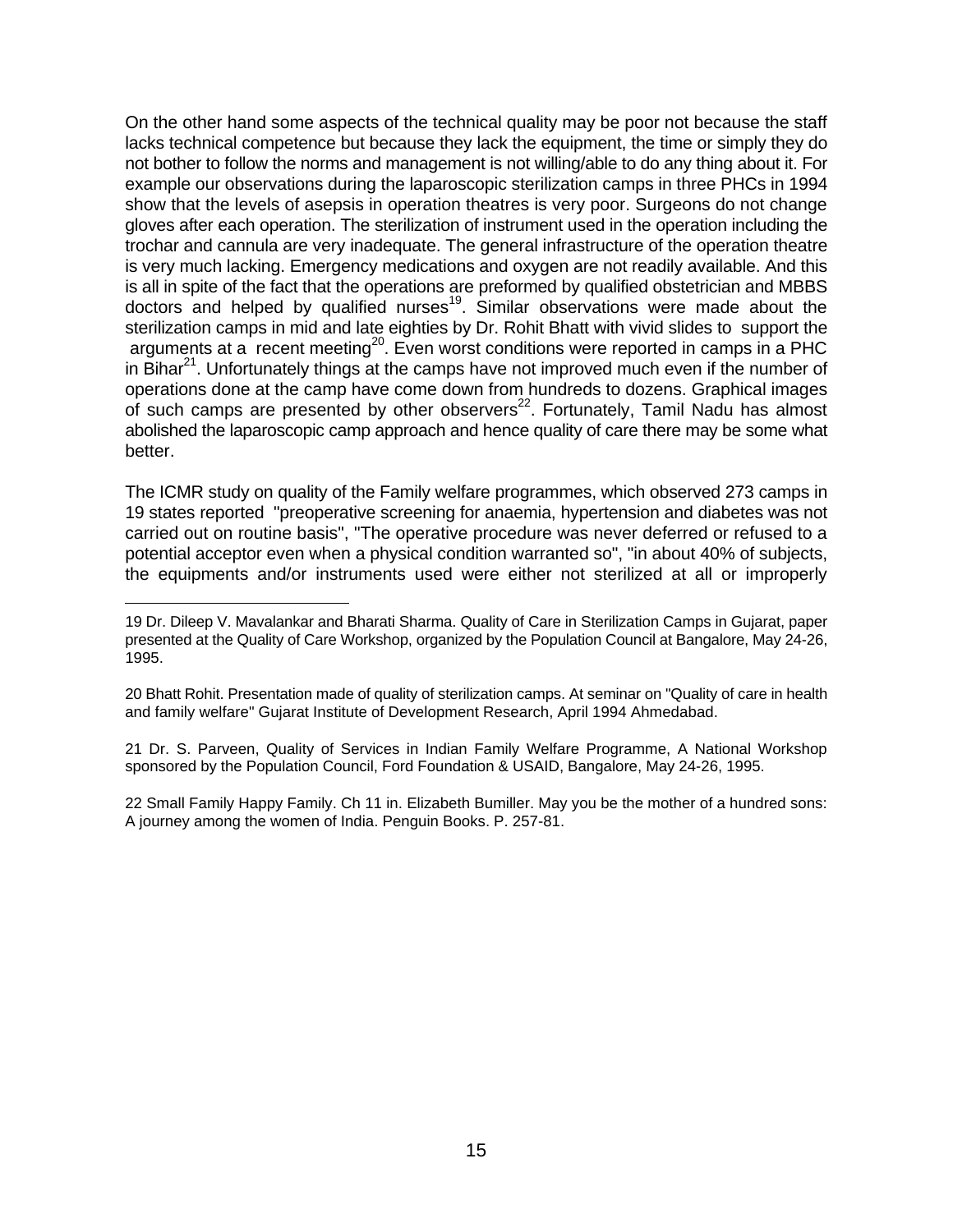sterilised". In spite of these observations, surprisingly the study found the "In general, facilities at camps site were satisfactory". Even though this study was done more than six years ago, the technical quality of care may not be very different now. Unfortunately this study did not observe the technical quality of IUD insertions. Our observations in urban clinics in Ahmedabad show that proper asepsis is not maintained while inserting IUDs and screening of cases is also haphazard if at all done. Several important clinical steps are missing while inserting IUDs. If the condition is such in urban clinic setting where doctor is inserting IUD what would it be like in a rural home where many IUDs are inserted by ANMs! The past experience of the debacle at the Indian IUD program in the 1960s is a clear indicator of what can happen with bad quality of care in a programme setting<sup>23</sup>. The current high discontinuation of IUDs inserted is an indication of poor case selection, poor technique and inadequate counselling all of which form part of technical quality of care. As IUD performance is measured by acceptance rather than continuation, the problems of quality go unnoticed.

<sup>23</sup> Soni Veena. Thirty years of Indian Family Planning programme: Past performance, Future Prospects. International Family Planning Perspectives. Vol.9(2). June 1983. P. 35-44.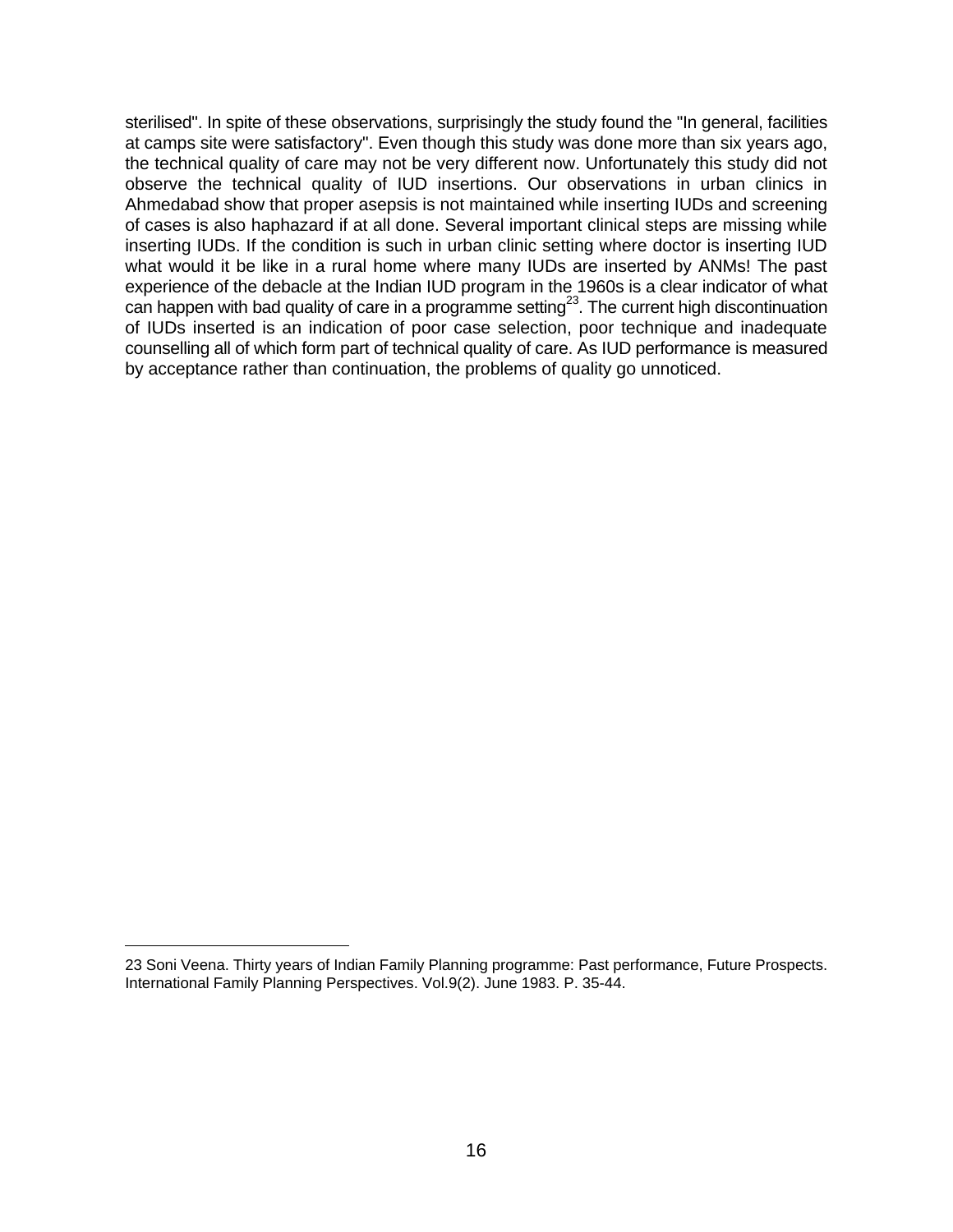One of the reasons that technical quality of care is poor, is that there are no protocols, manuals or guidelines, and when they are there, they are not followed. In PHCs one never finds such technical guidelines. Most work is done as per the tradition of that centre and depends on the doctor in charge. An occasional committed doctor can improve the quality of care tremendously in spite of all the constraints faced by the government set up. For example we have evidence of near excellent technical quality of care in one PHC in south Gujarat which was primarily due to very good doctor who took personal interest to improve the quality through meticulous work and supervision. And good quality service would move with this doctor where ever he went<sup>24</sup>. Fortunately, recently government of India has prepared Quality Assurance Manual and Infection Control Guidelines which hopefully be implemented and help in improving technical quality of care<sup>25</sup>. Government of India has with help from UNFPA and AVSC has set up centres for excellence in sterilization and micro-surgery with a view to improve the technical quality of care. The central government has also set up a "Expert committee on Technical matters" in sept 1990. Most of its work seems to be directed to fixing specifications for equipments and supplies and introduction of new contraceptive rather than improving technical quality at field level<sup>26</sup>. Purchase of substandard equipment, supplies and drugs is also another impediment to quality of care.

i

26 Annual report 1993-4. Ministry of health and family welfare. Government of India, New Delhi. P. 21-4.

<sup>24</sup> Hansot PHC case study. Prepared by Dr. D. V. Mavalankar & J. Capoor for workshop on Innovations in Reproductive Health. IIM Ahmedabad. Sept. 1993.

<sup>25</sup> Quality Assurance: A Manual for the government of India Family Welfare programme. Draft. 1. Jan. 1991.

Hospital-acquired infections: guidelines for control. Ministry of health and family welfare, Govt. of India. New Delhi. 1992.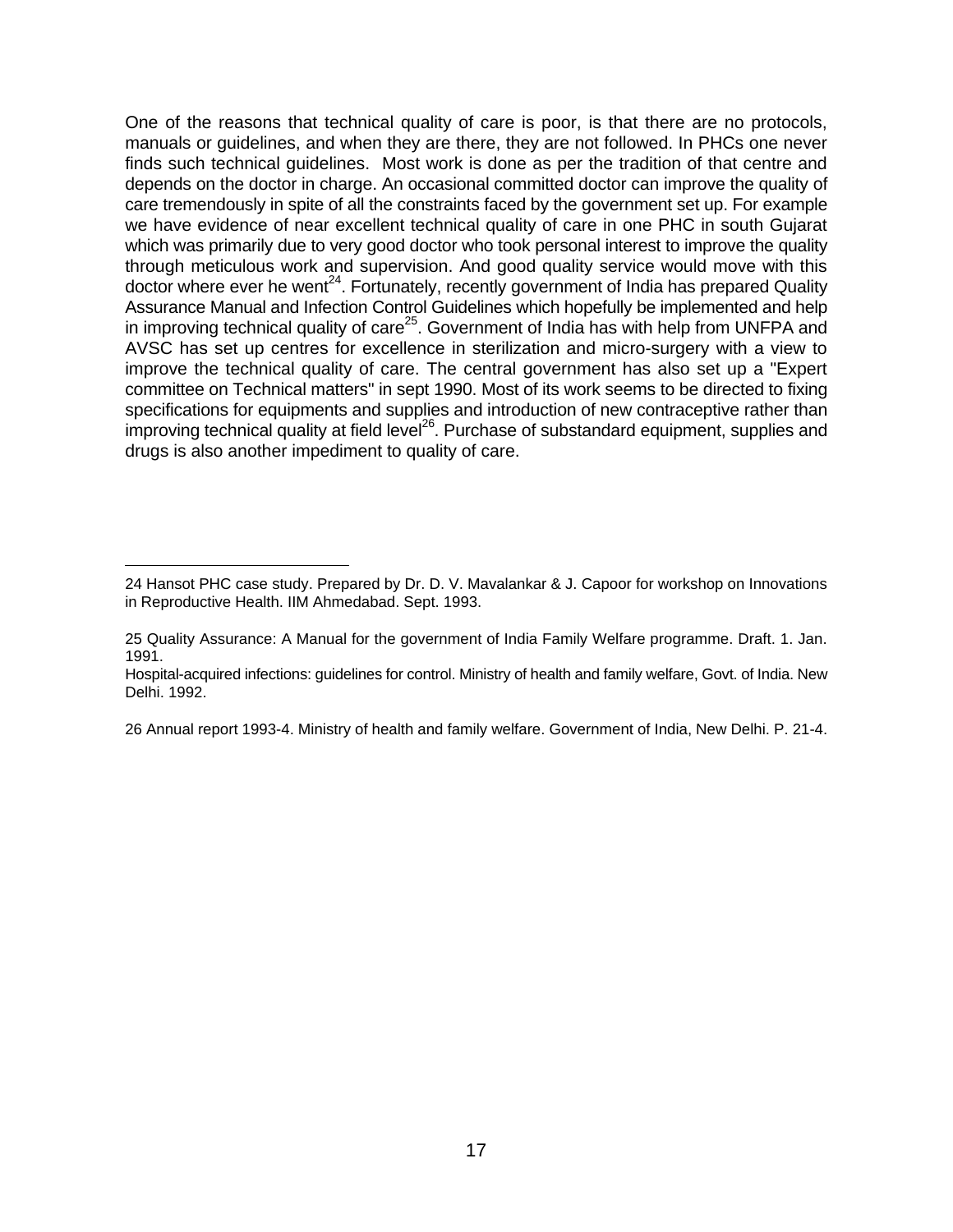#### **The NGO Sector**:

i

Technical quality of care in NGO sector provides a varied picture. There are organizations that provide excellent quality of care and there are other who need substantial improvement. Higher technical quality of care is reflected in adherence to strict criteria for eligibility for sterilization. For example at SEWA-Rural an NGO in rural Gujarat, they do not hesitate to refuse sterilization if the client does not fulfil the minimum criteria. They also do not do operations in "camp" situations. All operations are done at the base hospital so are IUD insertions. Such meticulous quality consciousness has helped them get more clients for sterilization over the years. But the "punishing quality" (as Judith Bruce calls it) of IUD insertion in this organization has restricted its access only to the villages near the hospital $^{27}$ . Under NGO management it is generally easier to assure minimum quality of services as the staff can be disciplined much easily than the government. There is flexibility of resources and some times more resources are available to improve quality of services. NGO projects may have better training and periodic evaluation components that encourage improvement of quality. For example the Family Planning Association of India (FPAI) which runs several clinics has their own training centre, their own guidelines for service delivery and they have been doing periodic evaluations of the quality of care provided by their branches, which is called "medical audit". They also have external agencies to evaluate their projects. Several other programmes offer quite good technical quality of care<sup>28</sup>. My sense is that many NGOs provide better technical quality of care due to higher level of commitment, more qualified doctors, smaller area of operations and direct responsibility and accountability. Only few like FPAI have systematic programme to assess and improve quality of care. Similarly Pariwar Seva Sansthan also has specific focus on quality of services and has periodic system of quality review.

Technical quality of care provided by private practitioners varies a lot. But generally should be superior as they can not afford to have clients with complications. Secondly they charge money and there is some competition which may help improve the quality of care. But because they are into money making they may cut corners to save on expense and in the process compromise on quality. For example, routinely the staff employed by the private doctors are unqualified and underpaid. But usually they are trained on the job and well supervised which may compensate for low level of formal training. Perception of the client about the quality of care at the private clinic may be better due to the fact that private clinics will try to put up a better "show" to impress the clients in various ways and in general people have the feeling that they are getting better quality when they pay as compared to services offer to them free.

Overall the technical quality varies a lot and needs improvement across the board especially in public programmes. Currently there is no effective system to ensure technical quality of care.

<sup>27</sup> Renu Khanna, N. R. Mehta, Anil Bhatt. Voluntary efforts in community health. Review of the Community Health Project of SEWA-Rural. Aug. 1991. PP. 112-117.

<sup>28</sup> For example, Vadu project of KEM hospital research society Pune, Maharashtra, Tribhuvandas Foundation in Anand, Gujarat. Tata Steel's Family Welfare Project in Jamshedpur, Bihar.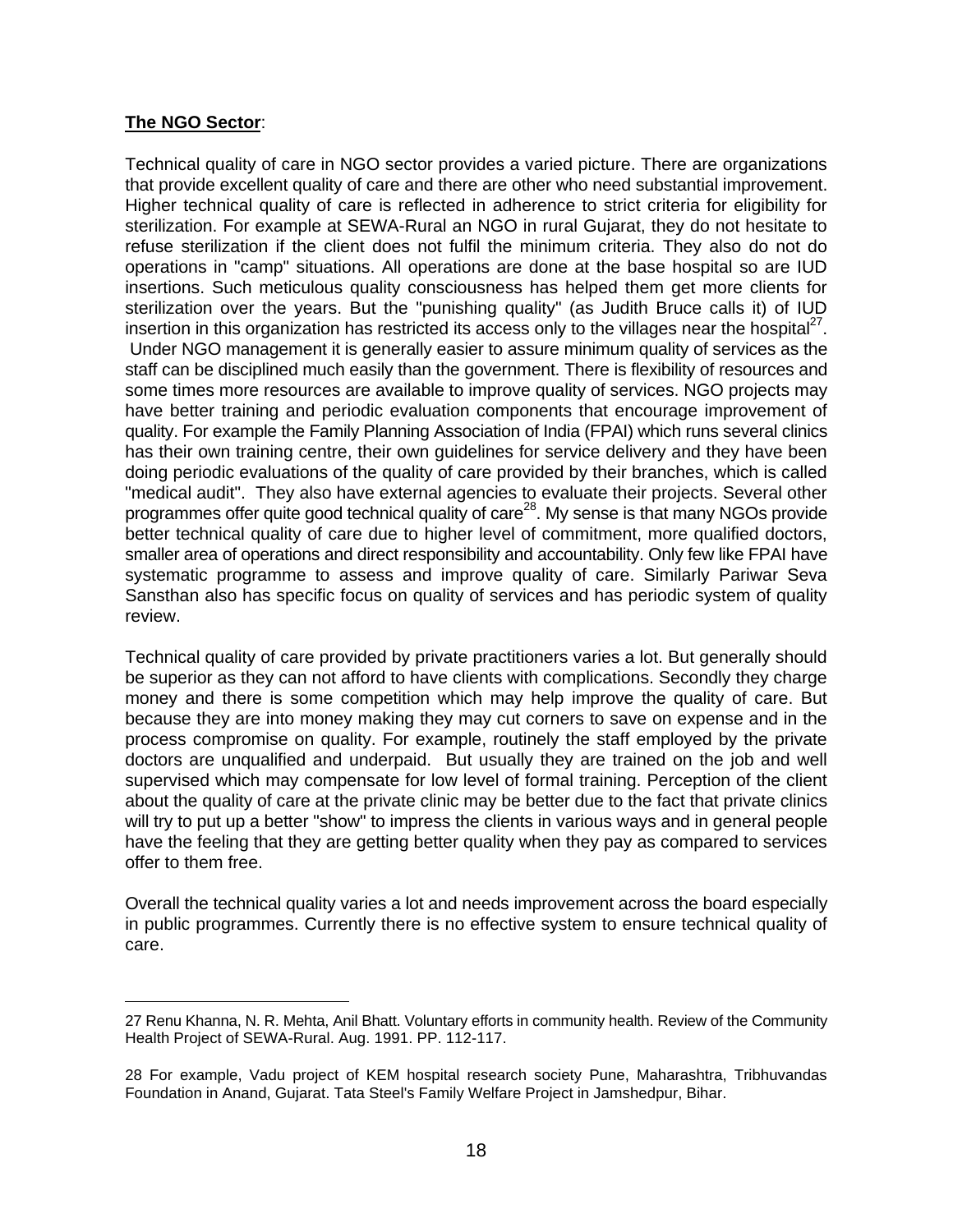## 4. **Interpersonal Relations**:

This dimension of the quality is difficult to measure but is crucial to the success of the programme. Clients have to develop faith and confidence in the services, then only they will come for such a personal matter as family planning. The counselling component of the FP program is closely related to creation of confidence and faith in the PHC system.

In the government set up developing interpersonal relationship with the clients is not given importance. Some of the structural and organizational processes hamper development of this element into the programme. For example usually the ANMs and the doctors are from outside the area they are serving due to the educational qualifications and recruitment criteria. Secondly, the policy of transfers may disrupt the rapport that may have developed with the community. For example, recent policy of Gujarat government of transferring all government employees who have been in one place for more than five years will be detrimental to the development of good interpersonal relationship and rapport with the community. Thirdly interpersonal relationship is not given any place in basic in-service training curricula of the ANM or the doctors. Fourthly, in Indian society and the bureaucracy which are so much conscious of class and caste hierarchy, it is difficult to expect that a government agent (who is deemed to be working on behalf of the president of the country) will develop empathy or close interpersonal relationship with the poor, the illiterate and backward. Unfortunately there are few studies of worker client interactions in the PHC set up. But one can judge indirectly what must be happening from the level of client satisfaction with workers and reported perceptions of the community members about the FP and health facilities. To build rapport repeated visits are required and the content of the interaction is also important.

Recent study from Bihar showed that only 34% of the families were visited by the ANM in last three months, and another 13% of the families visited the health centre or the health worker in the same time. Of the women who reported visit from the PHC staff 41% felt that the visit was very brief, and 22% were not satisfied at all, but three fourths of the women reported that they would feel comfortable with a revisit<sup>29</sup>. Our observations from north Gujarat and urban areas of Ahmedabad also indicate that the home visiting pattern need systematization and that the workers need to spend more time with the clients. The women in these areas were quite keen to receive information if proper rapport was built. The worker-people interactions that we could observe during our field work indicated that the workers maintain a social and psychological distance from the clients. The dialogue is also limited to specific topics like sterilization, or immunization. But because of the pressure of the sterilization targets the workers may have to develop artificial rapport and provide special care to the potential client which wanes off after the operation is over. The distance is much more between the PHC doctor and the client. Making clients to wait, ridiculing them, not taking proper social history, not encouraging them to ask questions are all not uncommon sights at the PHCs and urban health centres we have observed. May be this happens less often for FP clients because each one is important to fulfil worker's targets.

We feel that one of the reasons that workers do not develop closer interpersonal relationship could be because their superiors i.e. medical officers also treat them in an impersonal and hierarchical way. The relationship between the PHC staff is more like a pyramid rather than

i 29 ME Khan et al. Quality of care in FW programme form user's perspective. as cited before.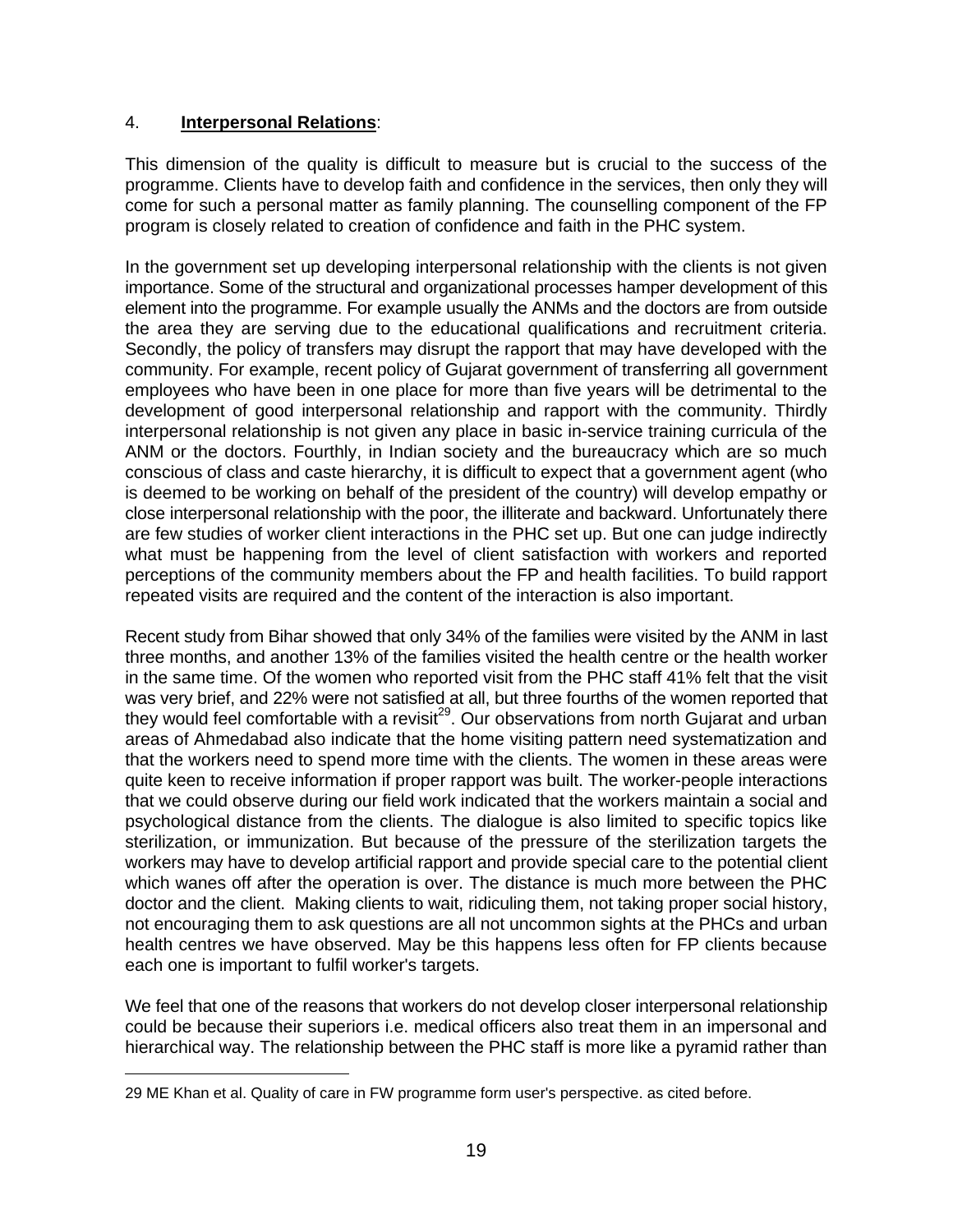like a team. Secondly workers have limited flexibility and are more responsible to their boss than to the needs of the clients. They are guided by the targets and hence at times neglect the communities' needs. Somewhat more tangible aspect of the interpersonal relationship is personal dignity and privacy of the clients. In most PHCs and UFWCs these aspects are lacking. Our observations of the sterilization camps indicate that there is no thought given to privacy of women clients and their comfort or psychological status. The camp approach is geared to time efficiency of the surgeon and which means that women have to wait several hours unnecessarily. Graphic and stunning picture of such lack of interpersonal quality is depicted in the film "Something like war". Rapport with women will develop if the PHC team provides them with good follow up and other curative services for the family members. Due to lack of curative skills, supplies and monitoring, this part is neglected which undermines the confidence of the people in the government system.

Studies done more than a decade ago in the state of Uttar Pradesh by IIM, Ahmedabad team<sup>30</sup> and our recent observations in Gujarat show that the health workers lack the skills and the confidence to build good interpersonal relationships through effective communications. This discourages them and they then tend to avoid going to the community or will visit only selected houses where they have good rapport. Supervisors also undermine the community's confidence in the worker rather than enhancing it when they go to the field. Workers' lack of confidence also comes from lack of training and back up support. All this hinders development of good interpersonal relationship between the community and the workers.

## **The NGO Sector**:

NGOs are better suited to develop closer interpersonal relationship with the clients. Firstly they are non-governmental and hence are closer to the communities they choose to serve. They are less bureaucratic and more flexible so more capable in responding to the need of the clients. They may take up activities other than FP and health to satisfy the more urgent need of the people and in this way develop rapport with the community members. For example, workers of Gujarat Crime Prevention Trust's community based FP project have gone out of their way to solve community's and individual client's civic and social problems - some times unrelated to FP, so as to gain acceptance and develop closer rapport with the community. The trust also provides several other services like day-care for children, adult education and family counselling centre which also helps develop closer ties with the clients<sup>31</sup>.

FP projects of the corporate sector like one of the Tata Steel or the Deepak Medical foundation have a obvious advantage as they work with the organization's employees and their families. Such a situation can help build closer rapport and good interpersonal relationships, but a lot depends on the staff and the management of the programme. Client oriented programmes are in a better position to develop rapport. Hence NGOs offering more

i 30 Maru R. Murthi N. Satia JK. Management interventions in established bureaucracies: Experiences in population-programm management. Ch 8. In Beyond Bureaucracy: Strategic Management of Social Development. Ed. John Ickis, Edilberto de Jesus, Rushikesh Maru. P. 155-181.

<sup>31</sup> Case study of Gujarat Crime Prevention Trust's project on community based distribution of contraception. Indian Institute of Management, Ahmedabad. 1993 and D.V. Mavalankar, Review of Managerial Aspects of FP IEC and Service Delivery Programme run by GSCPT and supported by CEDPA, Washington, 1995.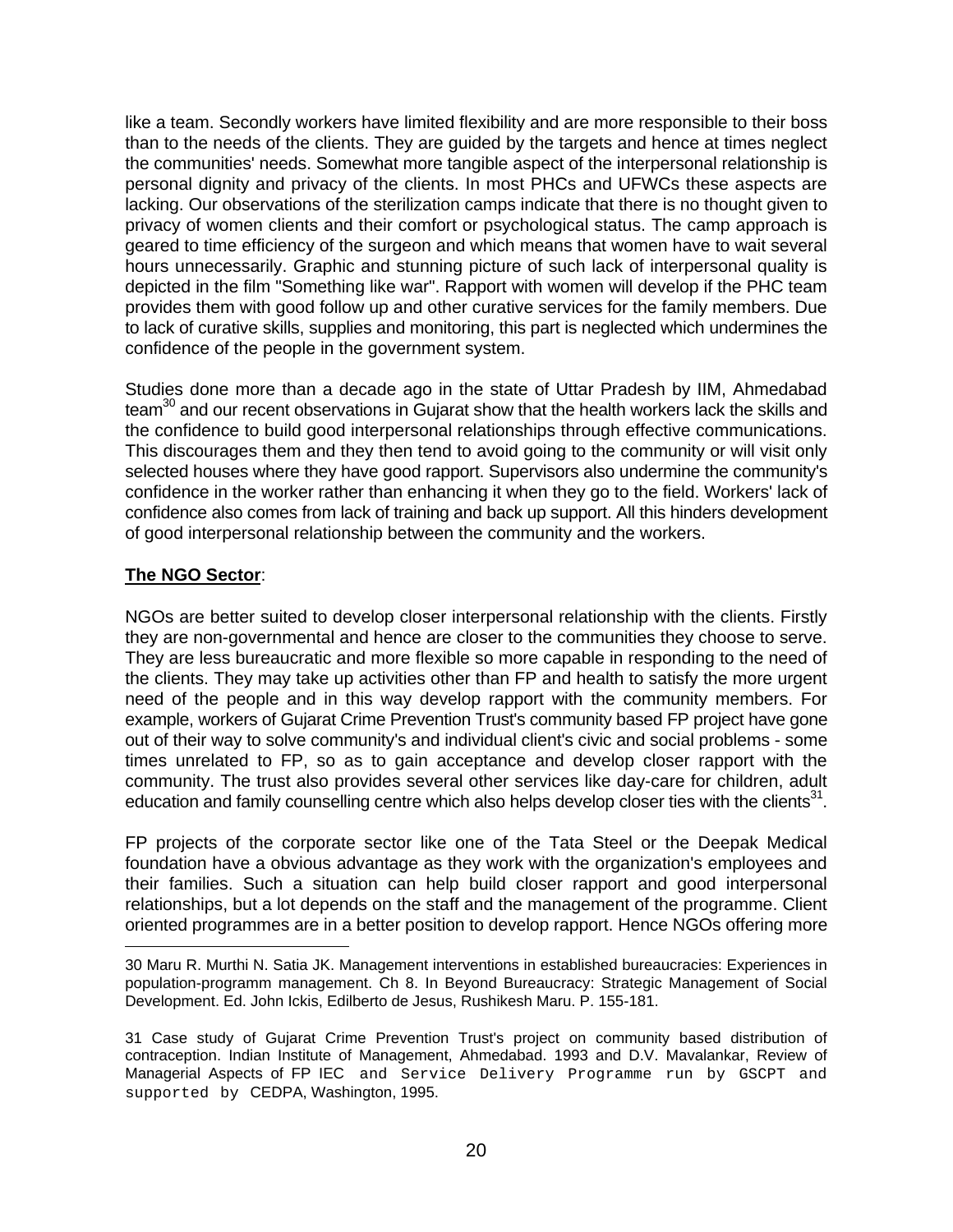than one service are more likely to develop rapport with the clients. Better interpersonal relationships can be possible if the management encourages it and if the individual employees understand its importance.

Poor interpersonal relationship, lack of courtesy and concern for clients is common feature of most public services and even some private services in India. But it is felt more acutely in a personalised services such as FP. Good interpersonal relations with the clients can be built if the staff are local, can speak the same language, know the culture of the clients and are of the same gender as the clients. The problem of transcending the difference between the social status of the provider and the client is very crucial to developing good interpersonal relationships, so is good communications skills. Incorporating these things in the training and monitoring of the staff will go a long way to improve this dimension of the FP programmes.

## 5. **Continuity of Care and Follow Up**:

i

Family planning being a way of controlling fertility it has to go on during the entire reproductive life of a couple. Unfortunately due to singular focus of government FP programme on sterilization for a long time the whole government machinery dealing with FP has been used to thinking of FP as a one time activity in the life of the couples. The whole FP programme of the government is geared to getting people to accept sterilization and usually forgets about them once they have done so. Continuity and follow up are more important for spacing methods of FP. But even for sterilization some follow up is required till the surgical wound heals. This has become more important as the programme has moved from abdominal tubectomies with 7 days of hospital stay to camps of laparoscopic sterilization where women are discharged in few hours after the operation. Some follow up care is also required to help deal with other problems like back ache, leucorrhea, excessive mensural bleeding that develop after operation which people causatively associate with sterilization. These problems are not uncommon. Visaria and Visaria reported that about 30% of the acceptors of sterilization had some problems - most common were back pain and weakness<sup>32</sup>. A study by ORG in five districts of Gujarat found that 27-31% of FP acceptors reported some problem. The common ones were white discharge and excessive bleeding after tubectomy and IUD, and weakness and pains after vasectomy. What is most disturbing was their finding that 74%

<sup>32</sup> Visaria L. & Visaria P. Quality of Family Planning Services in Gujarat State, India: An Exploratory Analysis. Ch. 7. In. Managing Quality of Care in Population Programmes. Ed. Anrudh Jain. Kumarian Press. 1992. P. 113-38.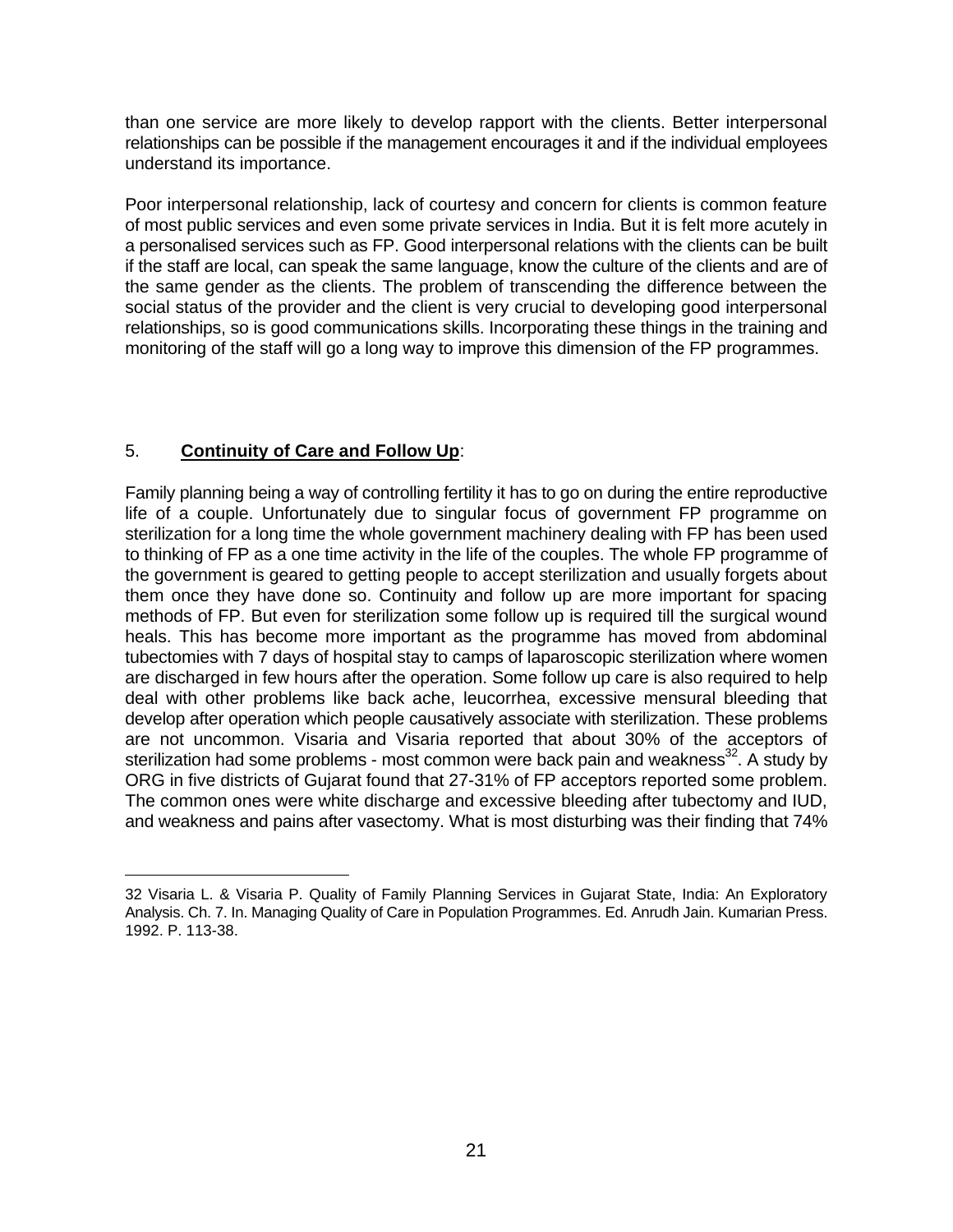of the couples facing such problems could not receive any medical help<sup>33</sup>. NFHS showed that 23% of female sterilization acceptors, 19% of IUD acceptors and 20% of OP acceptors had some problems. Our qualitative data also showed that women have perceptions that menstrual cycle gets disturbed some year after sterilization and then they have to go for hysterectomy. Even though technical literature is not supporting such complications $34$ , it is very important for the FP program to help clients deal with such problems as they arise so as to avoid developing of misconception in the community regarding FP methods.

i

<sup>33</sup> Report on baseline survey in Gujarat. Vol. IV. (executive Summary) Draft report. Operations Research Group. Baroda 390007, 1992. P. 28.

<sup>34</sup> Mini-laparotomy and Laparoscopy: Safe, Effective and Widely Used, Population Report, Series C, No.9, May 1995, pp. C-145-147.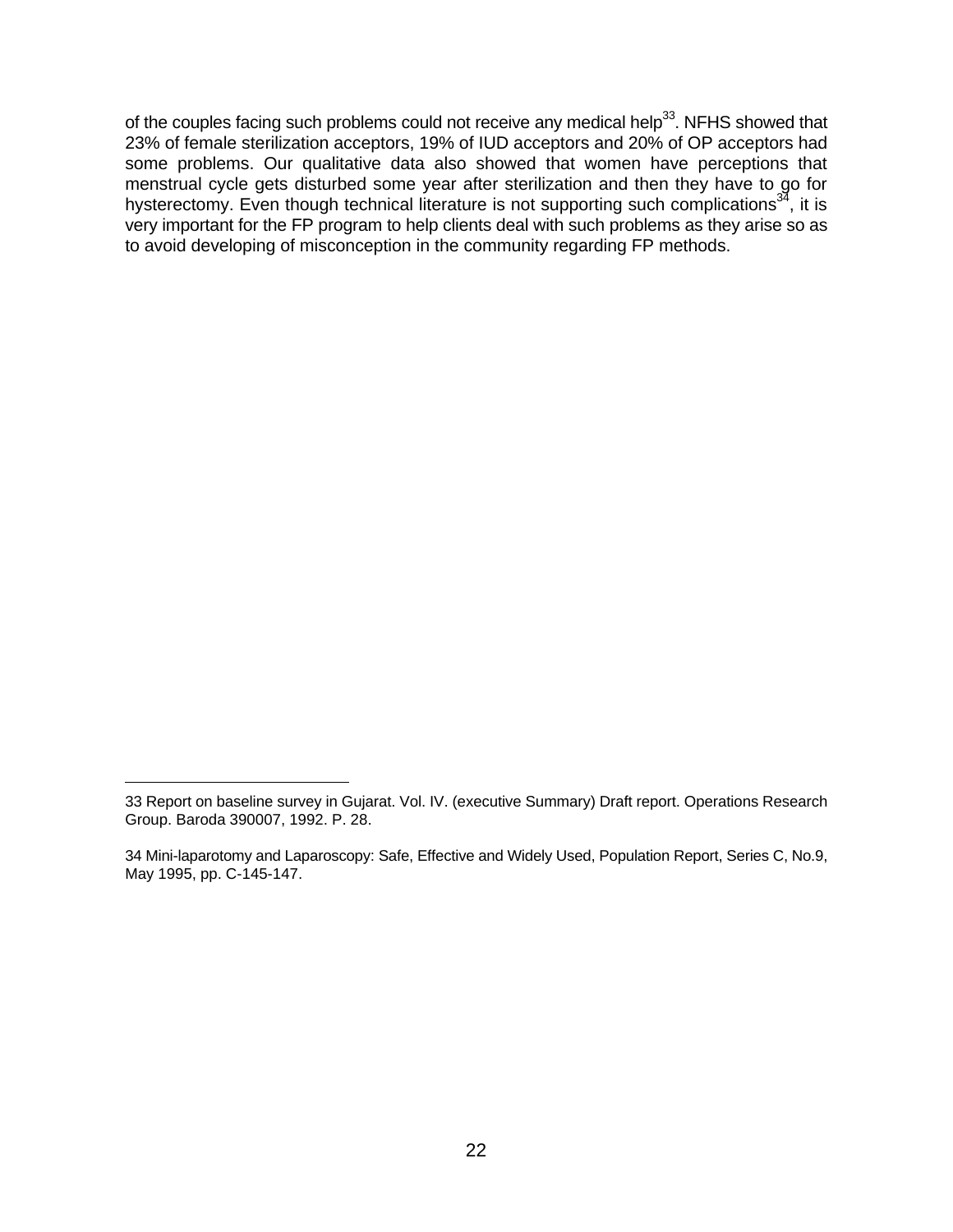Surveys that have asked clients regarding follow up find a generally poor record of the government programme. The ICMR study of 1987-89 found that 60% of the ANMs asked appropriate questions regarding complaints while following up of FP acceptors, but only a third could give appropriate treatment to those who required  $i<sup>35</sup>$ . Even though the data presented is scanty it shows that ANMs are not able to provide follow up care to the acceptors of FP services. The qualitative study by Sharif and Visaria in Gujarat reported that women often mentioned that follow up services were inadequate especially if a non-health person was the motivator for the sterilization<sup>36</sup>. A study in two districts in Gujarat showed that only 51% and 67% of the clients were followed up at home by the health staff $37$ . Recent data from NHFS showed that only 55%, 65% and 62% of Pill, IUD and sterilization acceptors received any follow  $up^{38}$ . Follow up at home for these methods was 15%, 15% and 30% only. Our experience shows that at least one follow up visit after sterilization is generally done and in some PHCs, doctor visits the client at home.

i

38 National Family Health Survey: India 1992-93. IIPS Bombay. P. 153.

<sup>35</sup> ICMR study 1991. as cited before. P. 116.

<sup>36</sup> Sharif A., Visaria P. FP programme in Gujarat. 1991. p.53

<sup>37</sup> Visaria L. & Visaria P. Quality of Family Planning Services in Gujarat State, India: An Exploratory Analysis. Ch. 7. In. Managing Quality of Care in Population Programmes. Ed. Anrudh Jain. Kumarian Press. 1992. P. 113-38.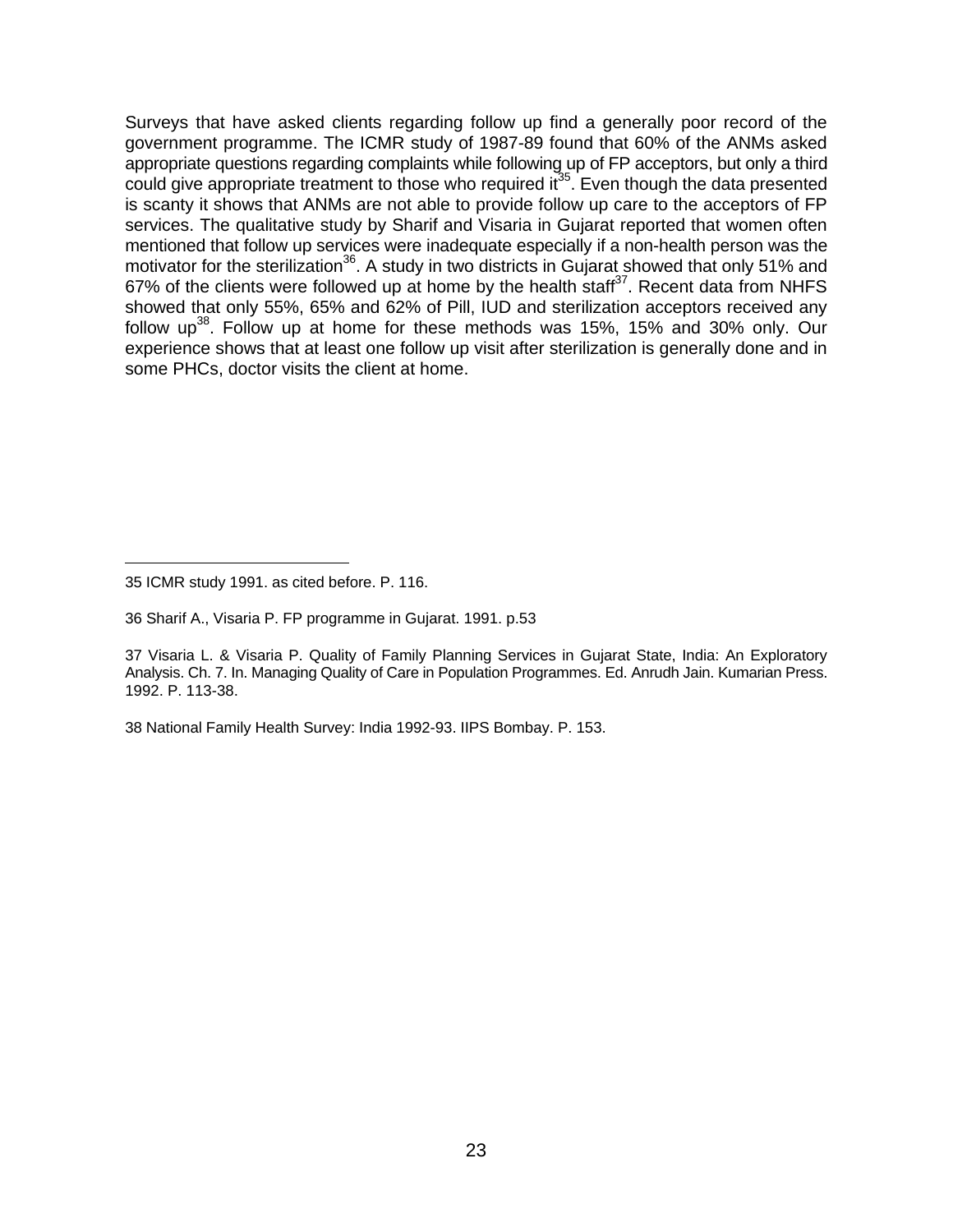Follow up and continuity of care is crucial for success of spacing methods. The National FP programme has been ignoring this important issue all these years. Even today the only monitoring of spacing method use is by number of new acceptors recruited during the year. There is no systematic reporting or record of the continuation, removal or expulsions. Repeatedly survey based data have shown that service statics based estimates of IUD use are overestimates. For example 1988 National FP survey by ORG reported 1.9% couples using IUD as against 5.5% use reported by service statistics<sup>39</sup>. A study in four districts of Gujarat during 1989 showed that the survey based CPR for temporary methods varied between 1-9% while the service statistics based estimates for the same four districts ranged from 15-27%. Various explanations are given by the researchers including high discontinuation rates - much more than that assumed by the government<sup>40</sup>. Because of the pressure to achieve the method specific acceptor targets by the year end large number of acceptors are recruited or at least reported during the last quarter or the last month. A study by the Comptroller and Auditor General of India for 1983-84 for Maharashtra reported that for that year 23-37% of IUDs were inserted during the last month (March) of the financial year. CAG also found that there were no user-wise records for the conventional contraceptive distributed<sup>41</sup>. A recent study of quality of family welfare services by International Institute for Population Sciences, Bombay in three states, Tamil Nadu, Karnataka and West Bengal, showed that eligible couple registers, one of the key record to provide continuity of care, was not properly updated in any of the 54 PHCs studied; in 5 PHCs it was "some what updated" and in the rest 49 PHCs it was "not at all updated"<sup>42</sup>. Our field observations also show that the IUD client cards are not filled in any of the 4 PHCs and 3 urban FP centres we have been studying. All this goes to show that continuity of care is a concept which has not yet taken roots in the Indian FP programme.

Fortunately there are small experimental areas within the government sector where systems are being developed to provide continuity of care. For example at the Hansot PHC in Gujarat there was an innovative system of population registers introduced in mid 1980's which were regularly updated to give month by month statistics of users, discontinuations etc. Unfortunately this system never got accepted at wider state level and the established system at Hansot is also about to break down due to non-availability of registers and no attention from the state level<sup>43</sup>. Another system involving computerised information management developed at a regional health and family welfare training centre with help from our Institute is now being  $implemented$  in five PHCs of Ahmedabad district<sup>44</sup>. Similar system is also developed for Bombay Municipal corporation's health post programme. Another system developed at HRRC

i

<sup>39</sup> FP practices in India, third all India survey. ORG. as cited before.

<sup>40</sup> Visaria P. Jain A. Visaria L. Contraceptive use and fertility in Gujarat. Gujarat Institute of Development Research, Ahmedabad & Population Council, New York. Dec. 1992. p. 93-117.

<sup>41</sup> Family Planning: Wages of 'Target Orientation'. Economic and Political Weekly, July 1988. P.1449-50.

<sup>42</sup> Ravi Vermam, TK Roy, PC Saxena. Quality of Family Planning Services and Care in Selected Indian States. International Institute of Population Sciences, Bobmay. May 1994. P.52-57.

<sup>43</sup> Hansot PHC case. IIM Ahmedabad. as cited before.

<sup>44</sup> Nirmala Murthi, K.G. Patel. ....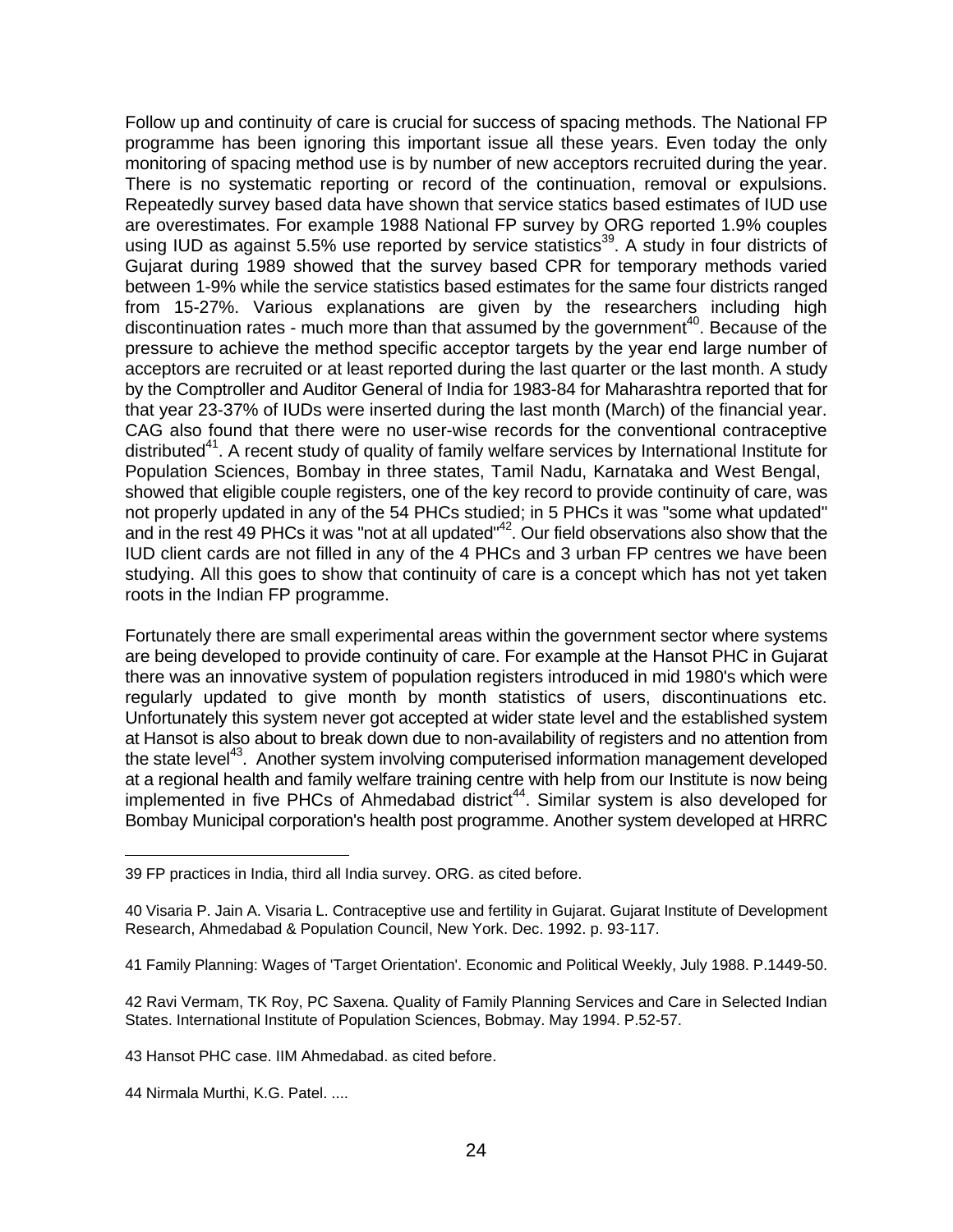in Chandigarh based on Continuous Care Registers can help in improving continuity of care and follow up of clients. A system of Family Folders has been under experimental use in Nasik district in Maharashtra. An analysis of such experiences should be useful to guide government FP programme in improving continuity of care. Unless the obsession with method specific acceptor targets is modified into monitoring of couple protection rates the orientation to continuity of care will not come.

## **The NGO Sector**

In the NGO sector the concept of continuity of care and follow up in some what more accepted even though not universally so. Smaller NGOs have the advantage of small number of clients to deal with and hence can maintain closer rapport which leads to better continuity of care. Again FP providers in the organised sector also have the advantage of captive populations that they serve and in general the staff remains stable in the same clinic leading to better continuity of care. But many industry based FP programmes still do not have even basic records like eligible couple registers or other recording systems which will help them maintain continuity of care<sup>45</sup>. On the other hand several NGOs such as SEWA-Rural at Jhagadia and Tribuvandas Foundation in Anand in Gujarat now have micro computer based information systems that can help in maintaining continuity of care for FP clients. NGOs also have well supervised field and village level workers that can help in follow up and can provide continuity of care. Continuity of care in private practice is only possible if the clients return, as the doctors do not have any extension type activity nor do they maintain any systematic records. When the patients have good rapport with the doctors the continuity may be better as in the old GP or family practitioner system which is unfortunately fast breaking down.

In summary, continuity of care and follow up are weak in Indian FP programme which needs immediate reorientation in this direction. The method wise acceptor targets have focused the attention of programme managers away from continuity of care.

## 6. **Appropriate Constellation of Services (ACS)**:

This element of the framework is very contextual and hence difficult to judge. Appropriate constellation of services have to be judged in view of client's need and capability of the service providing system. Overburdening the system with too many tasks may lead to poor quality as would the non-provision of appropriate services.

The government FP programme in India, set in the context of primary health care, is ideally suited to provide the appropriate constellation of services. In theory the PHC system is supposed to provide MCH, disease control, and treatment of minor injuries and ailments. Various levels above the primary health centre, like the CHC, district hospital, and teaching hospitals providing referral services. The PHC system is fairly well staffed with one male and one female multipurpose worker per 5000-6000 population and a fully qualified doctor at PHC covering 30,000 population who are supposed to provide domiciliary and clinic based health

i 45 Corporate sector and family welfare in India. Vol. II - case studies. Ed. Bhabani Sen Gupta, Anil Guha, P. P. Talwar. Council of Indian employers. New Delhi 1990.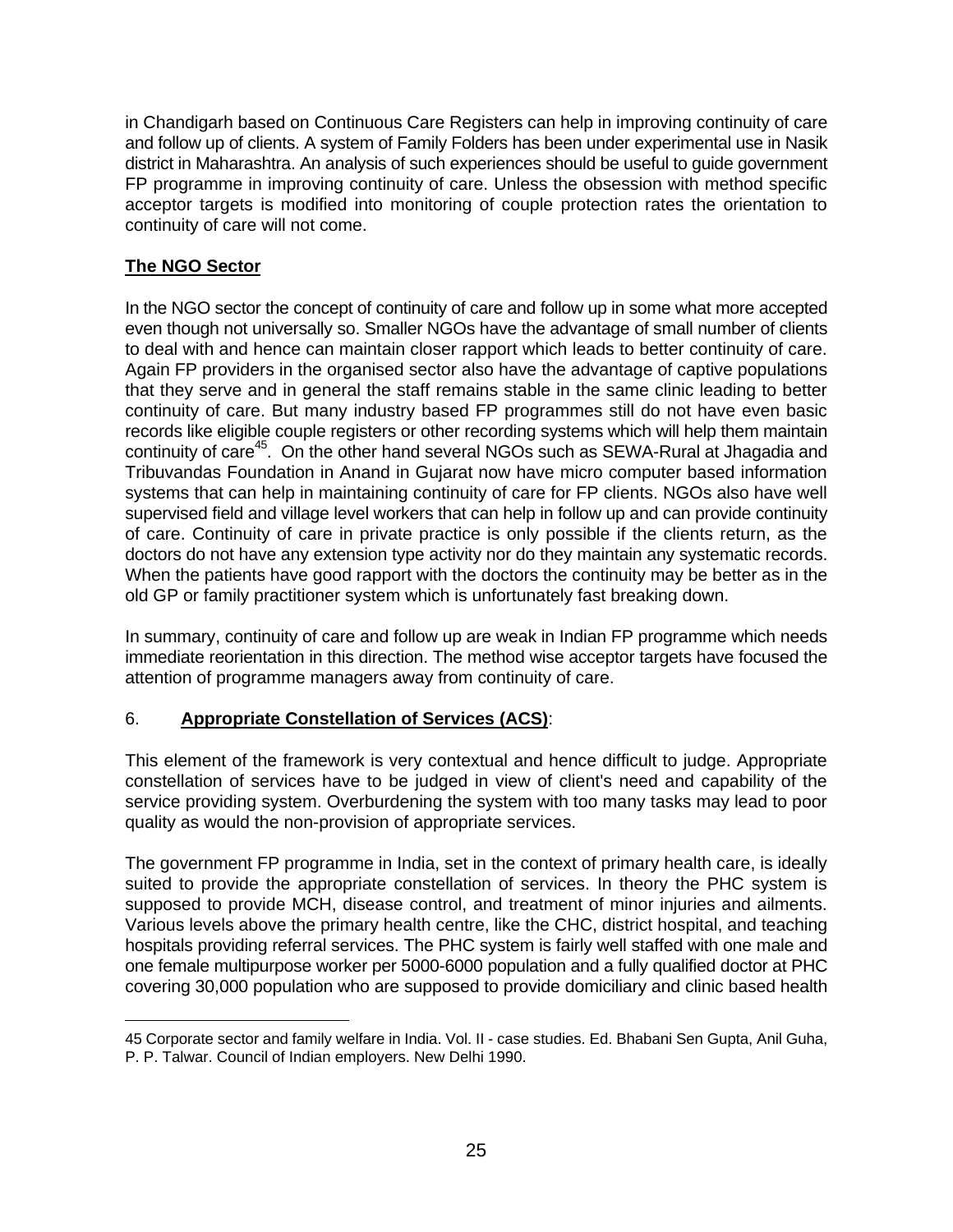care services. In theory the PHC system can provide almost all the services required by the community for reproductive health. Unfortunately the evidence of the functioning of the PHC system is not so encouraging. Here I examine the evidence about the functioning of services most closely related to FP viz., maternal health, STD control and child health.

The ICMR study on quality of care done in 1987-89 showed that out of 398 PHCs observed only 20% had satisfactorily equipped and maintained labour room, in 55% of PHCs the labour room was present but not equipped properly and in the rest there was no labour room. Out of 598 sub-centres observed, only in 24% sub-centres had facility for normal delivery. Only 25% of the PHCs had adequate facilities for medical termination of pregnancy (induced abortion). Availability of instruments critical for maternal health care like BP instrument, weighing machine, urine testing and haemoglobin measurement were available and working in most (63-83%) PHCs. But these instruments are available and working in only 9-30% of sub-centres. Even though 71% of PHCs had safe water supply and 86% had toilets, half of the toilets were not in satisfactory condition. If women have to be internally examined, facility to void urine before examination is a prerequisite. Given these infrastructural deficiencies in the PHC system one can imagine what constellation of services the PHC system can provide. Under the new pattern PHC has only one doctor. Adding his official leaves comes to about 45-48% of days in a year. On top of this he may not be available if he has gone for meetings, camps, training or field supervision and attending courts for medicolegal cases etc. Given this situation it is not surprising that on more than 50% of days doctor may not be available in the PHC. This is also true of other PHC staff. This also hampers development of ACS - especially emergency services.

One of the important function of the PHC is providing ANC, delivery care and post-natal care, this can be considered as a appropriate constellation of service to FP. The same ICMR study showed that only 13% of the PHCs had registered more than 80% of antenatal cases. Majority of the PHCs had registered less than 40% of pregnant women. This study observed 1044 interaction of ANM with pregnant women for antenatal care in the field. All the elements of the antenatal examination observed were mostly done improperly or not done at all. The best was examination for anaemia which was done properly in 44% and the worst was BP measurement which were done properly in only 1% cases, while breast examination was not done properly in any single case. The study also observed that even in villages with PHC more than 55% deliveries were occurring at home while in villages with sub-centre or villages without any health facility more than 80% of deliveries were taking place at home. The record of Post natal care was equally dismal<sup>46</sup>. Recent data from NFHS, Gujarat shows that the picture of maternal care has not changed much. For example, even though 70% of pregnant mothers received TT vaccination and iron-folic acid tablets, only 37% received home visit by a health worker and 50% got antenatal check-up from doctor or health worker. 66% percent were delivered at home of which 45% were delivered by TBAs and only 7.5% of home deliveries were done by health professionals<sup>47</sup>. At national level, the NFHS data shows that 74% of deliveries are conducted at home while only 15% are in public institutions, 75% are

i

<sup>46</sup> ICMR 1991. as previously cited.

<sup>47</sup> National Family Health Survey: Gujarat, India. 1993. Preliminary report. Population Research Centre, MS University, Baroda, Indian Institute of Health Management Research, Jaipur, International Institute for Population Sciences, Bombay. July 1993. P. 17-20.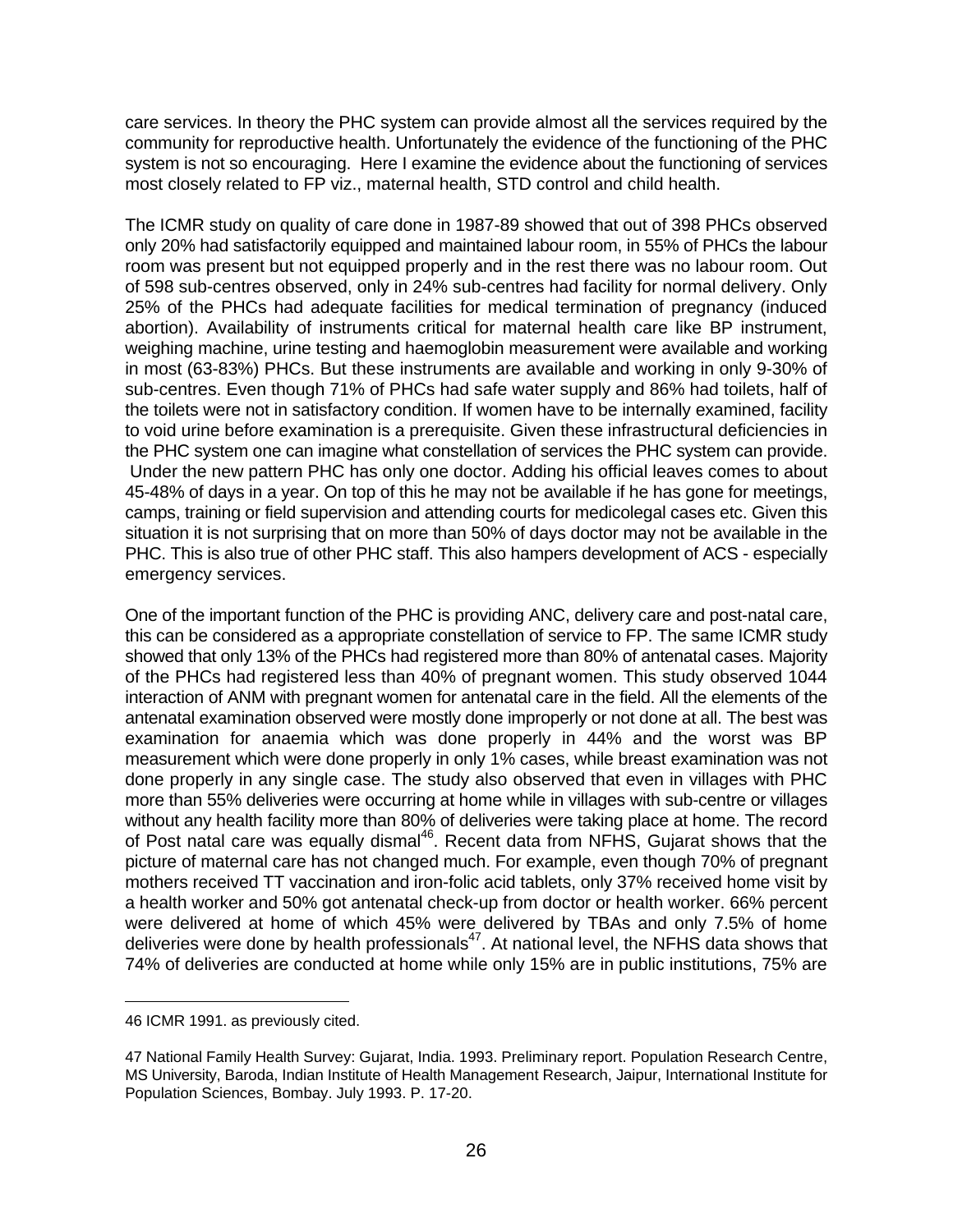attended by TBA or relative. Only 62% received AN care, 54% received 2 doses TT and 51% received IFA.

Given such an inadequate level of maternal health services it would be difficult to imagine existence of other constellation of services like STD/HIV, gynaecological care etc. Our field observations also suggest that there is hardly any care available at the PHC or the Urban FP centres for STD or gynaecological problems. This is in spite of the fact that prevalence of gynaecological problems is very high and STD\HIV are not uncommon<sup>48</sup>. Induced abortion forms an important part of appropriate constellation of services in India, where there is large unmet need for contraception and where women wait for 6-7 years after achieving desired family size to get sterilised<sup>49</sup>. Even though the termination of unwanted pregnancies has been legalized in India since 1977 the availability of safe abortion services are limited. Guestimate of illegal abortions in India are about ten times higher than the legal MTPs done<sup>50</sup>. Recent study by CORT on MTP facilities has shown that they are highly inadequate and the training of new doctors is so slow that it can not expect to help the situation in future<sup>51</sup>.

There are many reasons why appropriate constellation of services have not developed in the government system in spite of the framework of primary health care in which the FP programme is operating. One of the important reasons, several researchers have argued, is over emphasis given to FP and sterilization within  $PHC<sup>52</sup>$ . Structurally even though bottom levels (below the district) are integrated, all structures above that level right up to the central government are bifurcated in to "health" and "Family Welfare" department and family welfare practically means sterilization programme. Excessive focus on FP/sterilization and pressure to achieve method-wise acceptor targets has hampered the growth of health services and development of appropriate constellation of services.

## **The NGO Sector**:

In the NGO sector most programmes are developed around MCH and PHC type activities and hence they also have the framework for appropriate constellation of services. NGOs do not

49 S. Iradaya Rajan, US Mishra, Mala Ramanathan. The two-child family in India: Is it realistic? International Family Planning Perspectives. Vol. 19(4) Dec, 1993. P. 125-28 & 153.

50 Chhabara, R, Nuna S.U., Abortion in India: An overview, p.21-24.

51 Situational analysis of MTP services in Gujarat. Centre for Operations Research and Training, Baroda. 1993.

i 48 Bang, RA et al. High prevalence of Gynaecological diseases in rural Indian women. The Lancet. 14 Jan.1989:85-88.

Prevalence of clinically detectable gynaecological morbidity in India: Results from four community based studies. Baroda Citizen's Council, Child In Need Institute, SEWA-Rural, Streehitkarini. Unpublished 1995. Luthra, UK et al. Reproductive tract infections in India: The need for comprehensive reproductive health policy and programmes. In: Reproductive tract infections: Global impact and priorities for women's reproductive Health. Ed. Germain A. et al. Plenum press. New York. P.317-42.

<sup>52</sup> D. Banerjee. Family Welfare Programme Change in Socio-Cultural and Political and Administrative Analysis of Health Policies and Programmes in India in Eighties: A Critical Appraisal. Lok Prakash, New Delhi 1990, pp.133-117.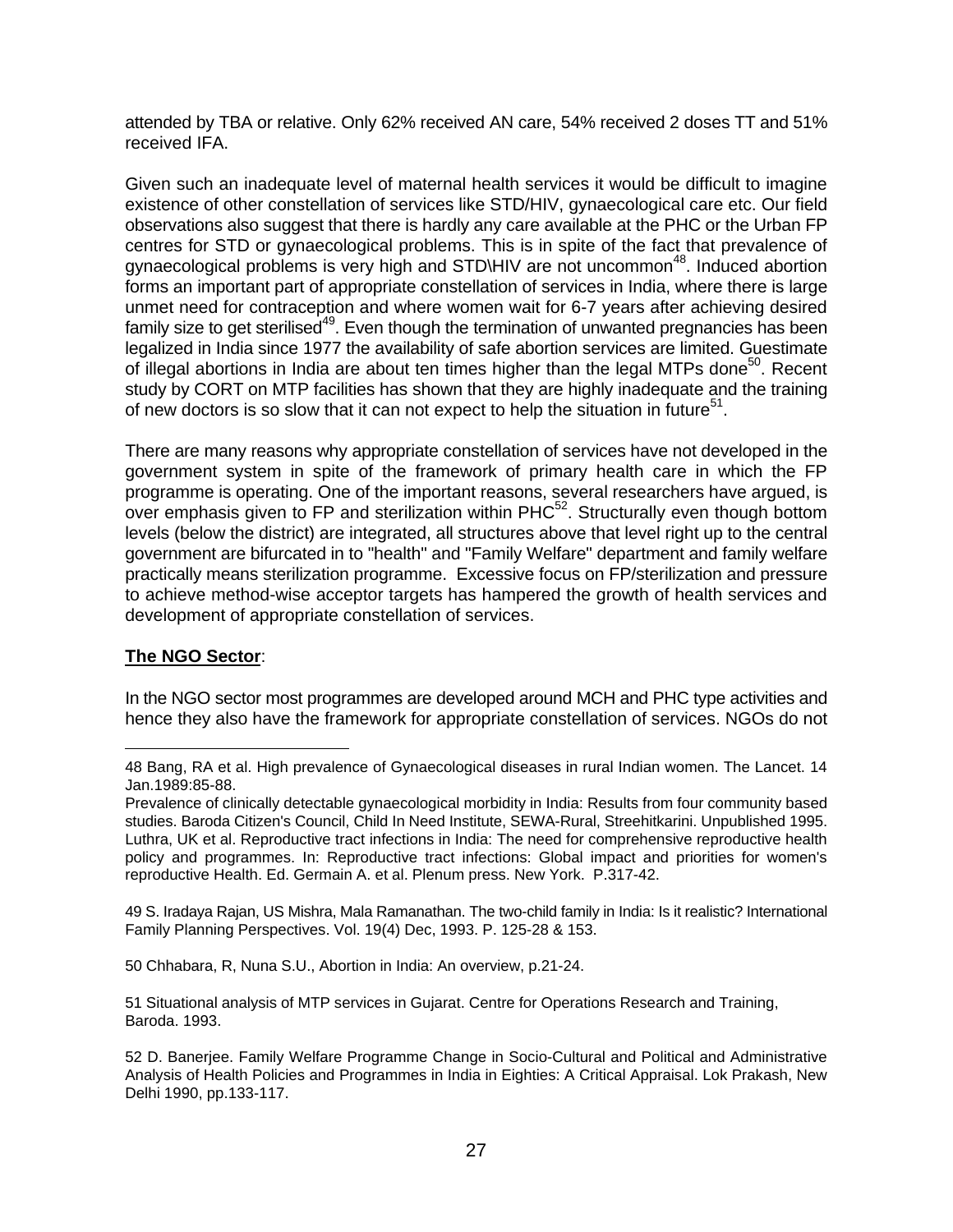share the excessive unifocused approach to FP that government has been implementing, hence they are more likely to develop ACS. Most of the times the NGOs enter - FP - very reluctantly and after they have established their credibility in the community by serving the urgent community needs, except in the case of FP NGOs like the FPAI. Such family planning NGOs were also fairly uni-focus for a long time. But of late such NGOs are also developing other services. For example FPAI is not working on adolescent sexual behaviour and sex education <sup>53</sup>. Pariwar Sewa Sansthan (Marie Stopes Clinic) also provides contraceptive services and other reproductive health services besides their main activity of MTP. Most corporate sector FP systems provide MCH care and also have in-patient care facility to treat the employees of the company. But how much synergy happens between such services and FP is not clear.

i

<sup>53</sup> Family Planning Association of India, Annual Report 1992.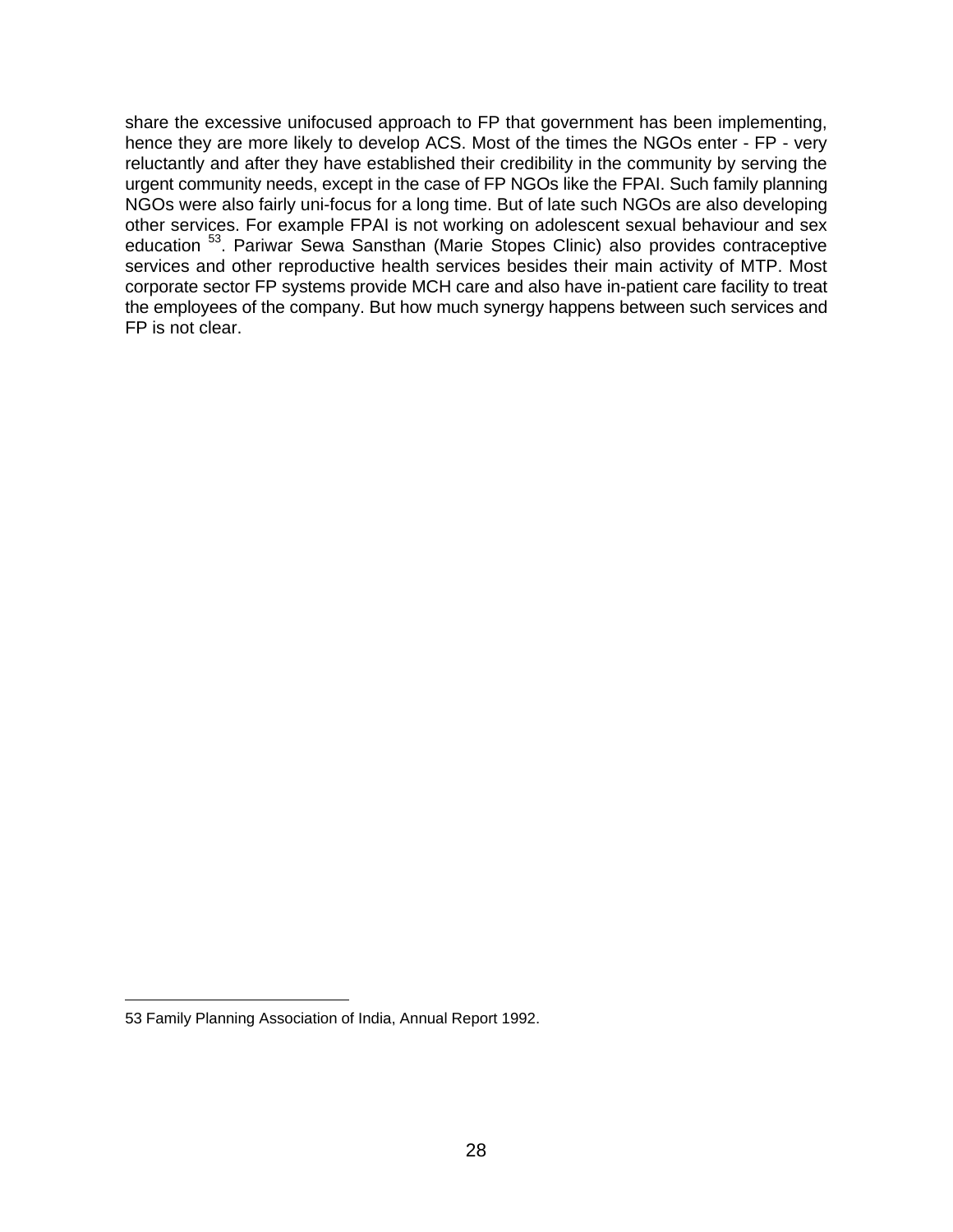Private practitioners offering FP services may be offering ACS as they are basically providing curative health care and FP is one of the services. But here again how much integration of various services happen actually has to be studied. The very rapid acceptance of FP provision by the practitioners of traditional and non-allopathic systems of medicine in an experimental project in UP state may be an indication of how ACS can increase acceptance of FP in an area where government services have not been very successful in increasing FP use<sup>54</sup>. Indian Medical Association is also trying to encourage its members to provide Oral pills to their patients through a systematic training intervention with assistance from USAID. The preliminary reports of this intervention are also encouraging.

Overall the review shows that the quality of care in public and private sector is not up to the mark and lot needs to be done to improve quality in FP programme.

## **Why is Quality Poor**?

Poor quality in government or in NGO programme is very dangerous to the client as well as to the programme. Poor quality leads to dissatisfaction, may cause physical harm, and finally under-utilization of the services and unmet need. Reasons for poor quality could be several. They can be divided in to lack of resources and poor management. Unfortunately most of the times lack of resources is cited as reason for poor quality, but in reality, management failure is a more common and more important reason.

Poor physical infrastructure, non-availability or poor quality of equipments and supplies, lack of staff etc., may hamper any well managed programme. At times policy framework will also restrict the choice of contraceptives available which could affect the quality of the programme. Management has the responsibility to ensure quality of the services. Unfortunately in India consciousness about quality in general is low and it is more so in public programmes or services. Generally public services are seen as charity by the rulers ( the government) to the poor people and hence question of quality does not arise. This sense may also be present in some NGOs. Secondly, the top managers are not aware of the poor quality that the people have to face at the tail end. Because top managers never visit or obtain services from the peripheral institutions and if they do the services are specially window-dressed to show the boss that every thing is fine. Management also does not want to know what is really happening as the blame will come on them if things are found to be poor.

<sup>54</sup> Indra P. Kambo, R.N. Gupta, A.S. Kundu, B.S. Dhillon, H.M. Saxena, and Badri N. Saxena, Use of Traditional Medical practitioners to Deliver Family Planning Services in Uttar Pradesh. Studies in Family Planning, Vol.25, Number 1, Jan/Feb. 1994.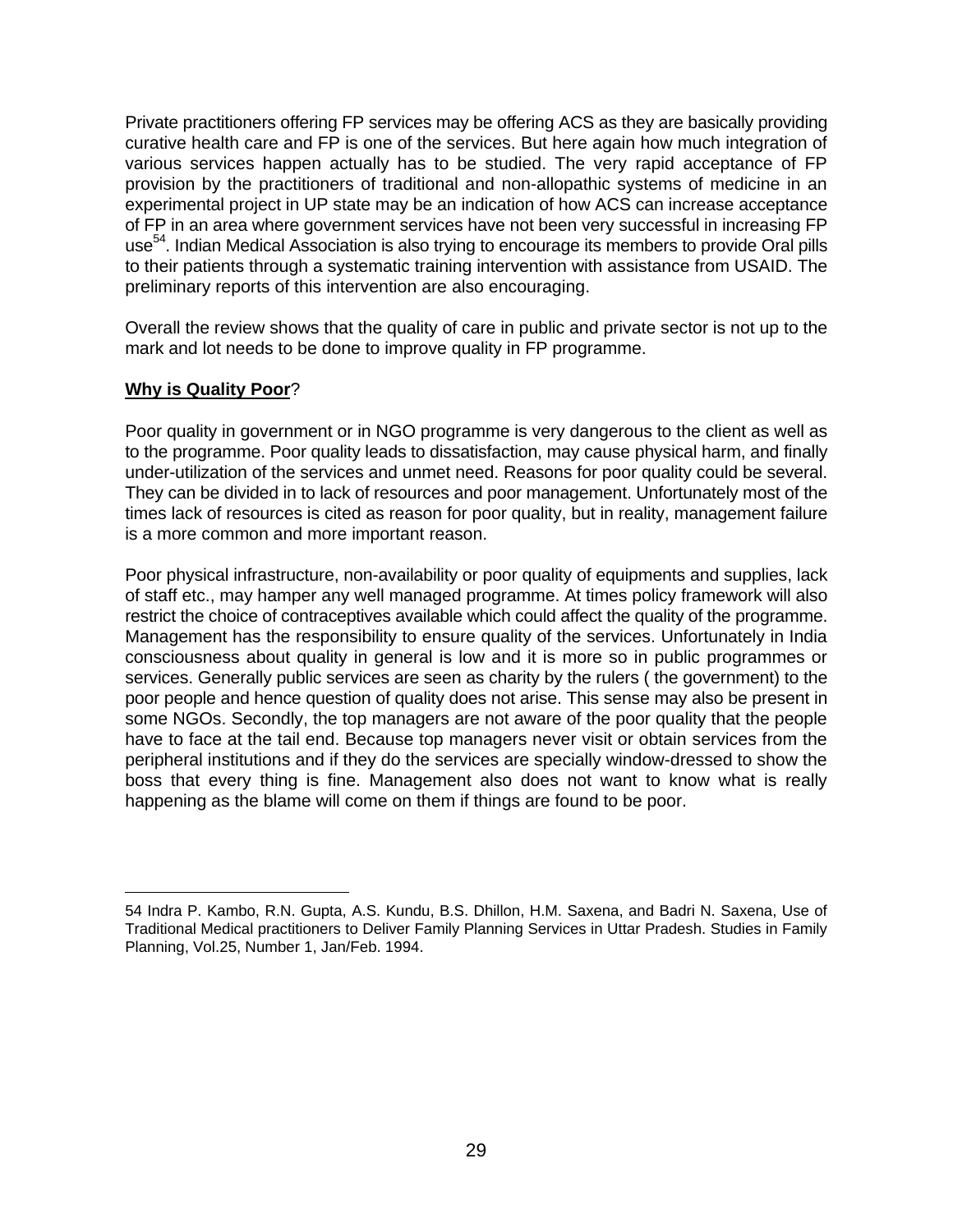The management information system is also such that it gives one an idea of quantity rather than quality. There are no set protocols for assessing quality of FP services. The only understanding of quality in the FP programme managers is that of demographic quality i.e. average parity of acceptors used to assess whether sterilization is accepted by low parity women. The clients have no systematic mechanism to protest against the poor quality of public services in general and FP in particular. There is a feeling that for clients coming from poor strata of the society and with high unmet need, any quality of service is better than no service. Also when choices are limited quality does not matter. Again most government infrastructure, however bad, is better than houses of and living conditions of, may be, half the clients and hence they may perceive the quality as acceptable. But even the poor and illiterate can differentiate between good quality and poor quality of services as shown by the IIPS study of quality in 3 states referred earlier. In that study the quality of PHC infrastructure ratings do not vary with literacy or with caste of the respondent. Poor and good PHCs are rated so by all sub-groups of clients <sup>55</sup>. Another reason why quality remains poor is because cost of improving quality can be easily measured and has to be put up first. But cost (damage) of poor quality can not be easily assessed and it accumulates over time. The current systems of budgeting and accounting does not take these costs of poor quality into account.

#### **What can be done to improve quality of FP Programme**:

Given the status of quality of care in Governmental and NGO sectors it is clear that action to improve needs to be taken at various levels and in multiple directions. Based on the review what action needs to be taken are suggested here. The process to be followed and the tools and techniques for measuring and improving quality of care are well described in recent papers by Karen Hardee and Brian Gould<sup>56</sup> as well as J K Satia<sup>57</sup> and in a recent issue of The Family Planning Manager<sup>58</sup>. Hence I will not be describing that here. Following the Bruce Framework, I have taken each of the six elements and given recommendations for their improvement.

#### **Choice of Methods:**

i

The limited choice of methods in Indian programme is mainly due to method specific acceptor targets and heavy emphasis on sterilization. Hence to improve the choice such targeting system and pressure to achieve them should be abolished not only nominally as is currently done by renaming targets as "Expected Level of Performance", but in spirit and action. The

<sup>55</sup> Ravi Verma et al. as cited earlier. P.48-50.

<sup>56</sup> Karen Hardee & Brian Gould. A process for service quality improvement in Family Planning. Family Health International, Durham, North Carolina. Dec. 1992.

<sup>57</sup> J K Satia. Improving quality of family planning programmes. ICOMP, Kuala Lampur, Malaysia. 1993. Unpublished.

<sup>58</sup> The Family Planning Manager Jan-Feb. 1993, Vol.II, Num.1. Management Science for Health, Boston.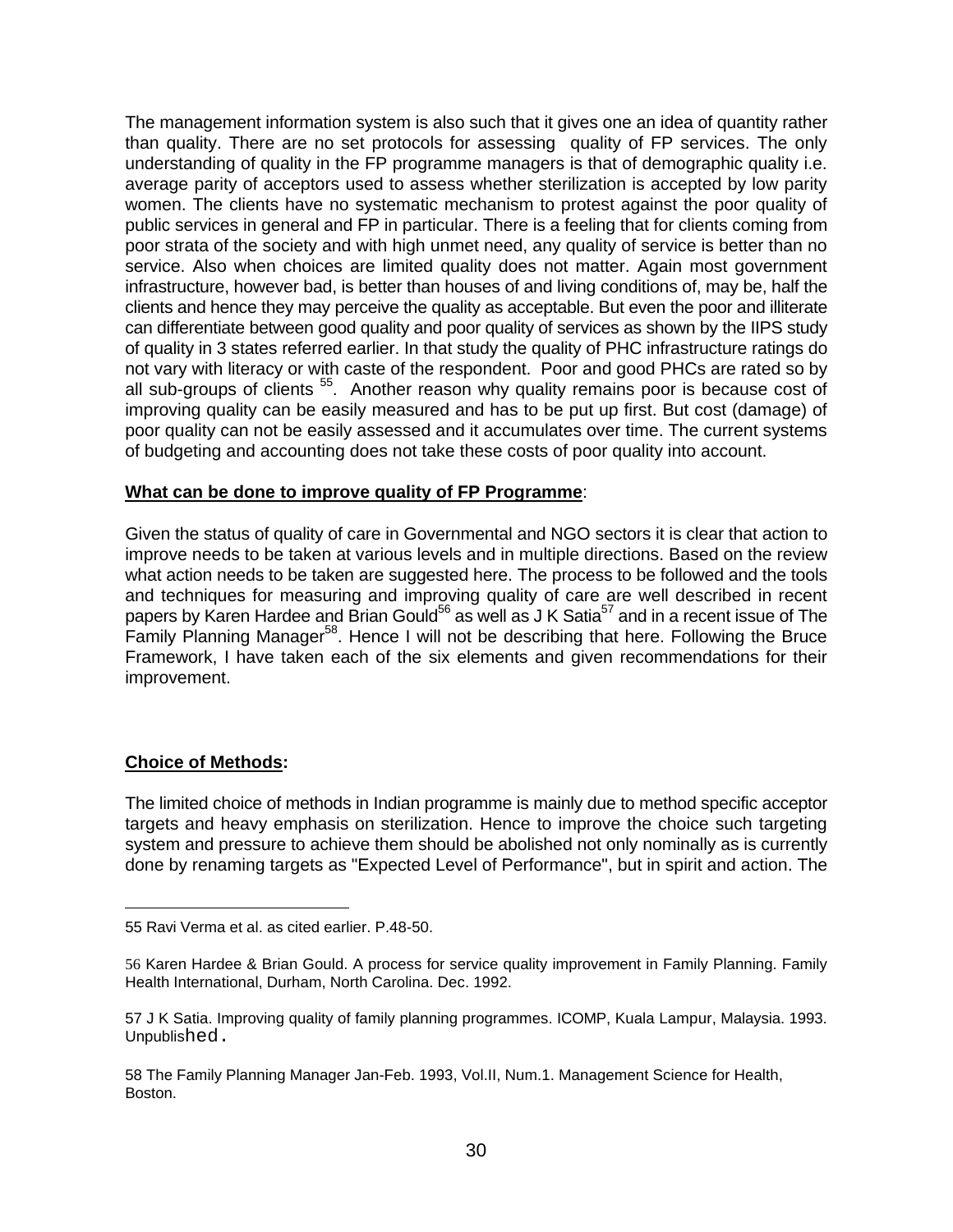recent World Bank review of Indian FP Programme has also suggested the same<sup>59</sup>. Fortunately GOI has started to move into this direction by freeing one or two districts from each state from the target driven monitoring system following lead from Tamil Nadu 60. Unfortunately the alternatives to the current system are not clear. Several alternative systems suggested by experts<sup>61</sup> should be tried out on experimental basis first and then suitable

i

60 The World Bank, India's Family Welfare Program: Toward a Reproductive and Child Health Approach, June 23, 1995. Report No.14644-IN.

61 K Shrinivasan and Moye W. Freymann. Need for a reorientation of family planning programme strategies in developing countries: A case for birth based approach. Himalaya Publishing House, Bombay. John Townsend and ME Khan. Target setting in family planning programmes: Problems and Potential Alternatives. Paper presented at the 1993 annual meeting of the Indian Association for Population Studies, held at Annamalai University, Chidambaram, Tamilnadu, Dec. 1993. The Population Council, India.

<sup>59</sup> The World Bank. India's family welfare programme: Towards a reproductive health and child health approach. June. 23. 1995. Population and Human resources division. south Asia country department II. Report no. 14644-IN.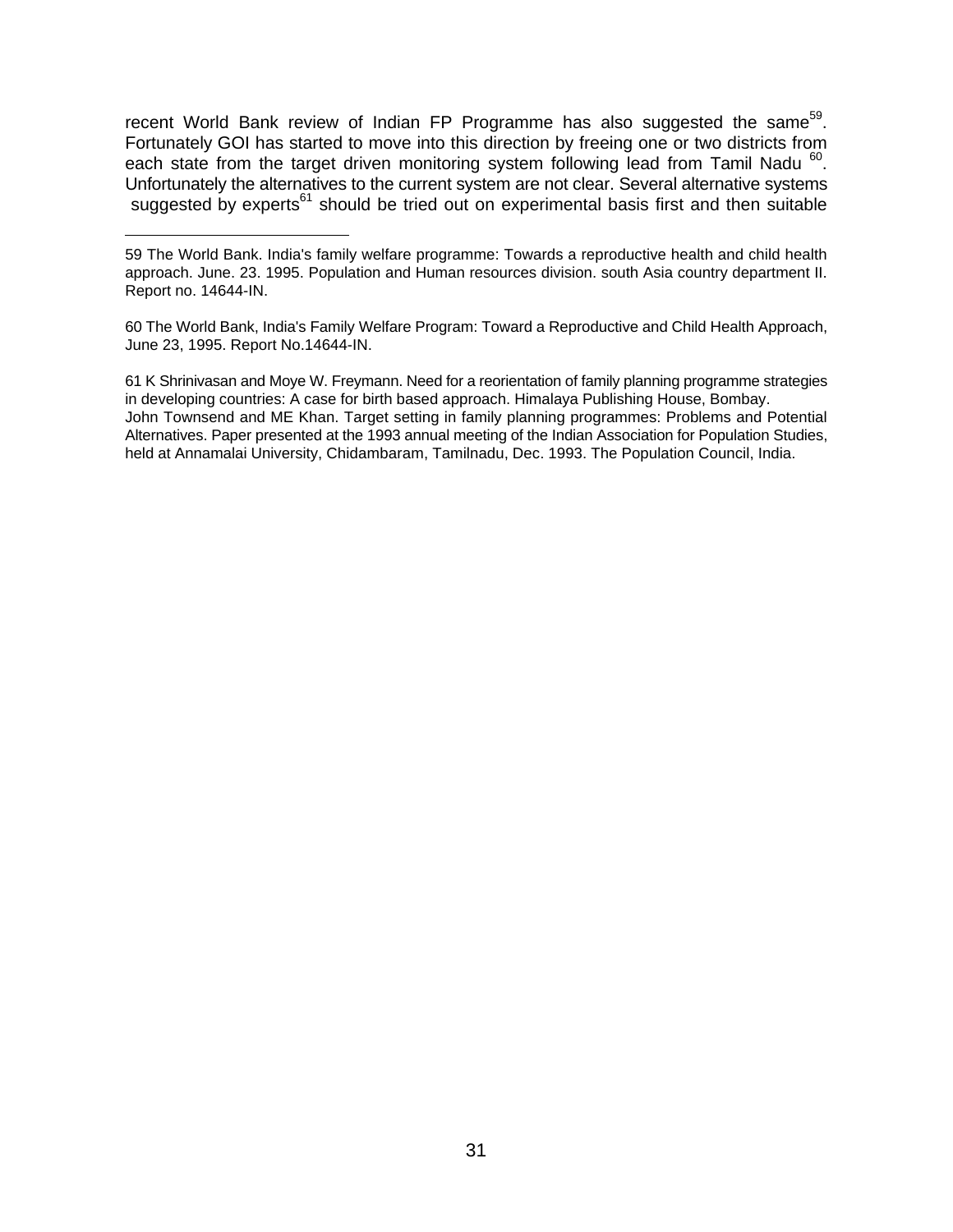system can be adopted. As a first step the government can at least move to CPR based targets rather than current method specific acceptor targets. A brief experiment of removing targets and replacing it by improved quality of care done by collector of North Arcot Ambedkar district in 1991-2 has shown that performance can be improved by such efforts $^{62}$ .

Secondly, effort should be made to see that all methods are available at all PHC and subcentres and other health institutions all year round and each method is explained and promoted equally to all clients. This will require improving of logistics and retraining of the workers along with reworking of the monitoring and incentive/reward system. Involving private health care practitioners would increase the access and choice several folds especially in the rural areas. In this direction experiments done by ICMR, the Indian Rural Medical Practitioners Association and Indian Medical association should be studied and replicated.

Thirdly, process of bringing in new technology should be balanced with ensuring proper mechanisms for safety and involvement of the communities. This may hasten the availability of new contraceptives to the people which will increase the choice. A mechanism should be set up to have regular dialogue with women's groups and other NGOs working in FP to ensure their cooperation in introduction of the newer methods. Cases pending in the supreme courts against introduction of newer contraceptives should be expedited or out of court settlement should be sought. Scientifically well worked out and less controversial methods like Natural FP methods and Lactational Amenorrhoea Method should be systematically incorporated in the National programme. Progesterone only pill which is suitable for lactating women should also be introduced so that problem of Combined Pill interfering with lactation can be solved. Such concerted efforts in all the three directions will help improve the choice of methods in the country.

#### **Information to users:**

Currently the programme has very little priority on communication to the clients and the people. IEC done through mass media is inadequate and incomplete. What needs to be done is to systematically build the interpersonal communication and counselling capability at all the peripheral levels. This has to be done through training, equipping, monitoring and emphasising communications efforts. Training will be needed at all levels and will have to be skill based with lot of supervised practice. The health teams will have to be provided appropriate and understandable materials for helping the communication process. The current process of preparing such materials will have to be altered to ensure that the materials are scientifically correct, appropriate to the audience and adequate. The monitoring system will have to be modified from the current counting of OTCs done to more meaningful assessment of communication process. New indicators will have to be prepared for this task. Frequency of HE meetings has to be increased to about 2-3 per worker per month. The doctors should

<sup>62</sup> Ramsundaram. Presentation at a workshop on Management issues in Family Planning. At Banglore, March 1994.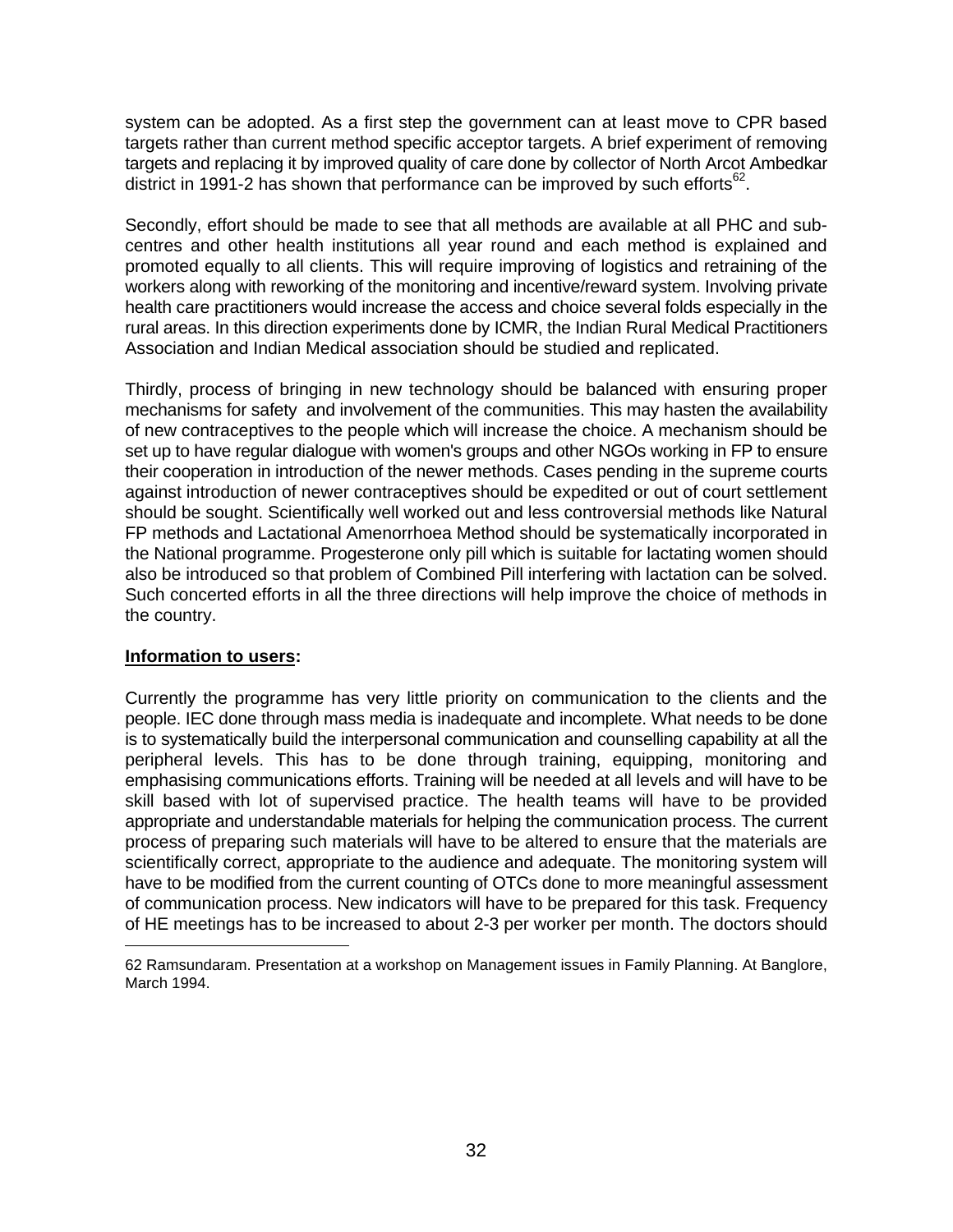attend them to support the workers. Large OTC should be at the rate of 1 per month in each PHC. All this is a difficult and long process which will take 3-5 years time. Involvement of NGOs and community groups should be planned. Strategic alliances with other social services programmes such as ICDS, Adult literacy, Mahila Samakhya, DWACRA etc. may make this task easier. Inputs from agencies and NGOs working in communications and research institutions should be sought. Concerted efforts in this direction will help generate future demand and improve client satisfaction leading to better continuation of methods.

## **Technical competence of the providers:**

This is a tough task as it involves several level of providers. Fortunately work has already begun in this direction as noted earlier in form of preparation of manuals and guidelines. The key task seems to be implementation of the protocols in the whole country to ensure minimum level of technical quality. Professionals will respond positively to such efforts if approached properly. The infrastructural and supply problems that hamper technical quality have to be solved first. The unnecessary pressure to achieve targets has to be abolished and the work has to be phased out all through out the year so as to avoid too many operations in the last quarter when the quality generally deteriorates. Proper training of the surgeons, nursers and other staff can not be over emphasised. Training should also include when not to operate or insert IUD - if the client is unfit or if the infrastructure/equipments are not proper. Technical quality standards have to be developed and communicated down the line. Tools like Standing Orders, Protocols and Standard Operating Procedures (SOP) and recording systems have to be developed to ensure implementation of the standards. Pre-service training and inservice training on regular basis should be done to keep up the standards of quality. Each step of service delivery has to be defined, standardised put in a manual and practised as a drill to ensure its internalization. Periodic checking and supervision of the technical quality of the programme by external observers/experts, may be a medical collage team, and systematic solution of the problems or barrier to quality will help improve it. The state level and district level technical/quality improvement committees should be formed or reactivated if they exist already. Regular collection and compilation of statistics on side effects, complication and deaths, with special confidential inquiry in to each death and all severe complications will help point out the lacuna for improvement. Each year a technical quality meeting should be held at state level to review mortality and morbidity data and, discuss problems and their solutions. International agencies should support and help monitor technical quality of the programme.

#### **Interpersonal relations:**

This is a difficult area to improve in the government set-up unless the work culture changes. This area, unlike technical competence is less amenable to training intervention. It will require different type of intervention, along with change in the way employees themselves are dealt with by their superiors. Interpersonal relationships can be build only if the pressure on targets goes so that the worker can see clients as persons needing service rather than as mere objects to meet their targets with. A client oriented approach rather than target orientation will lay the foundation for moving in this direction. To develop good interpersonal relationships the organization has to build courtesy, and empathy into the relationships with the clients. But in many areas where contact with the clients is very less and irregular the first step should be to systematize the worker-client/community contact. And only then improvement at interpersonal relations will have impact. This will require intensive Organizational Behaviour (OB) Labs type training. Methods like role play will be very useful. Workers's habits change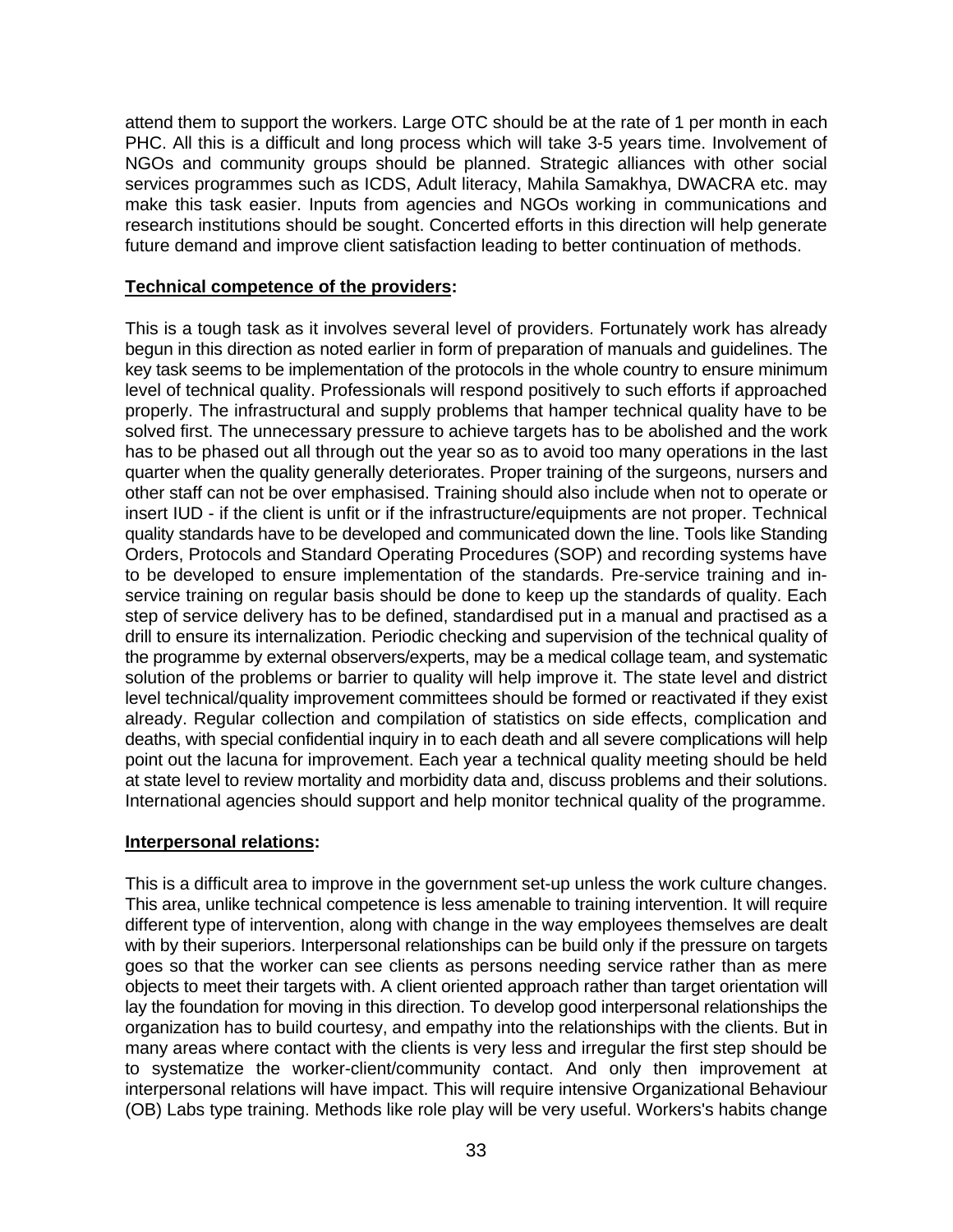very slowly hence a long term strategy which has monitoring and rewards for better interpersonal quality will have to be worked out. Periodic surveys, and qualitative studies of interpersonal dimension of the quality of services in local areas should be done and followed by steps to deal with lacunae and problems found.

## **Continuity and Follow up:**

Continuity and follow up as well as interpersonal relations are closely linked. Developing one will help development of the other and one is required for the other to happen. First thing to do is to move from the yearly acceptor targets which are discouraging continuity to CPR based targets, which will mean that the attention has to be paid to continuation especially for spacing methods. Follow up is an integral part of good technical quality of care and it will also help assess the technical quality of the procedures. Once the programme moves to CPR based evaluation then client-wise records will have to be maintained which will help ensure continuity and follow up. Specific protocols for follow up and continuity of care will have to developed and adherence to protocol and cohort continuation rates etc will have to be monitored to assess progress to wards better continuity of care and follow up. Encouraging switching in case of problem and proper recording of problems as well as switching will help improve the quality of care. A life cycle approach to contraception with proper counselling at each stage of the couple's life will have to be developed for the concept of continuity to be internalised in the programme. Regular contact with the clients is an key element of continuity of care. Systematization of house visiting and clinic activities will have to be done to achieve this. Continuity based measures of performance will have to be worked out to encourage the workers to focus on this issue. Redesign of MIS has to be done to ensure ease of recording and analyzing continuity measures. Experience from experimental projects on continuity of care mentioned earlier and other such experiences around the world should serve as a guide for developing interventions in this direction.

## **Appropriate constellation of services (ACS):**

Progress on this dimension may seem easy as there is already a programmatic framework of PHC/MCH in most programmes which can provide the ACS. But selecting and operationalizing the appropriate services could be challenging. In this element more so than others a local context based approach will have to be adopted because needs and capabilities vary substantially with locale and organizations. No single blue print of ACS will be optimal for all areas. This will mean encouraging variations of services based on local needs and capabilities. It may be possible to divide the country in to 4-6 settings based on socioeconomic, geophysical and epidemiological situation and organizational capability - for example urban slums, average/better rural areas, backward rural areas, tribal areas, hilly, desert and semi desert area, villages and towns along main highways; and then develop a basic pattern of ACS for each of the settings. Then for each local area according to the settings the ACS package could be fashioned to suite the specifics of that place. For example in a tribal area where access is difficult and STDs are common, a decentralized approach to STD control may be appropriate service to add to the FP package with more emphasis on condom use rather than IUD. Developing such ACS will require information on the local epidemiology of diseases, data on health providers and health seeking behaviour and geography of the area. Decentralization will be the watch ward for any such effort. This will mean that the role of the central government may change from providing programme blue